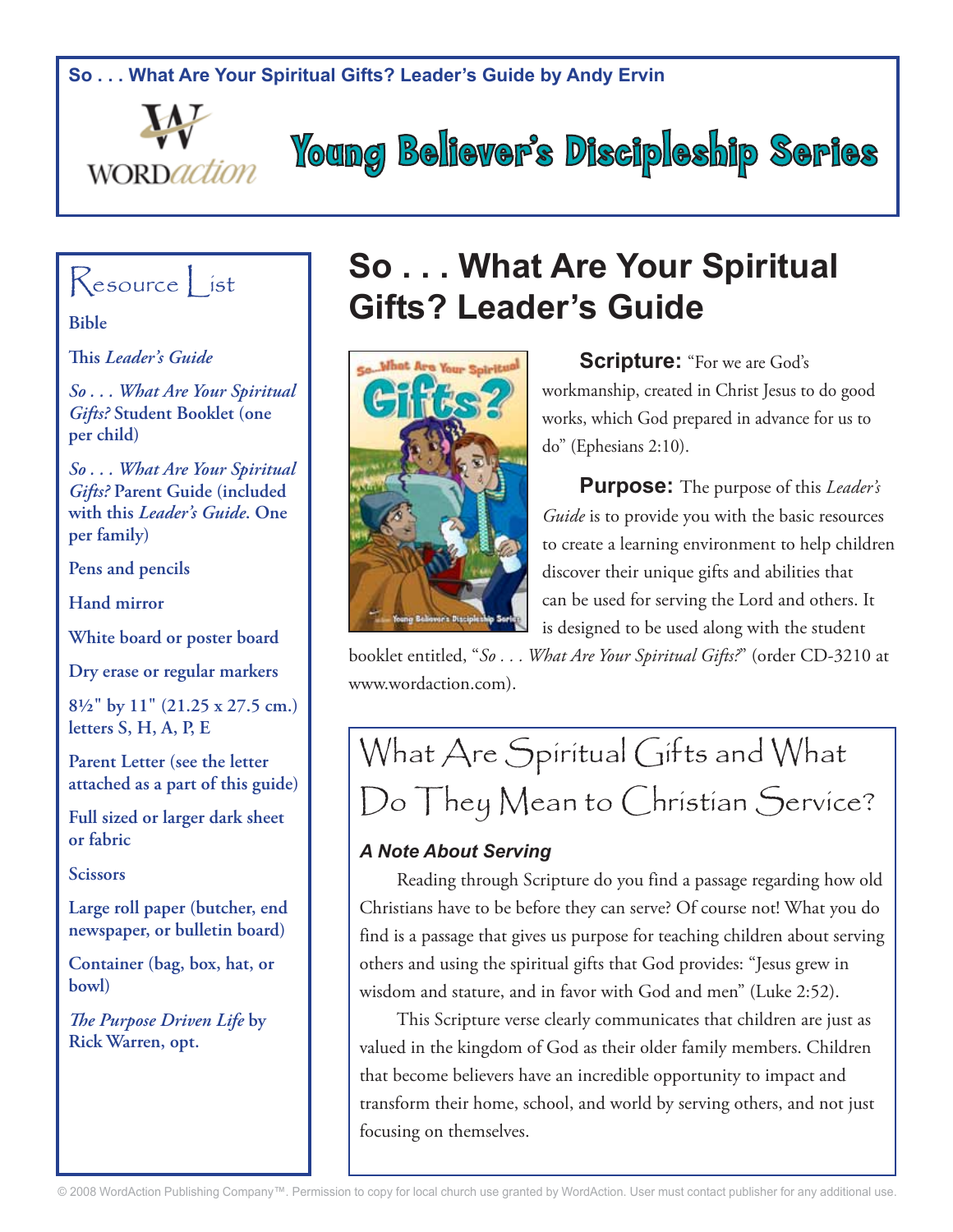# How to use this guide:

- **Prepare by first praying about the direction of this spiritual gifts class, reading this leader's guide, and then doing the suggested activities. This will help prepare you for the teaching experience, and prepare for any questions that may arise as you lead children through this spiritual gifts class—helping each child to discover his or her unique S.H.A.P.E.**
- **Make any copies that you will need (for children and families). Look up any definitions and answer any questions that you will be asking using your words and personal situation.**
- **Create an open environment. Allow children to ask any questions they may have about the process and experience of using their spiritual gifts in service to God and others.**
- **If you (teacher) are not the pastor, invite the pastor to participate, talking with children about spiritual gifts and service and the application within the community of believers.**
- **Decide if you are going to teach this in one session or several. If you choose to do this in more than one session, we would recommend beginning with booklet pages 1-4, then doing a second session for pages 5-8 (discussing each child's S.H.A.P.E.), and concluding with a group service project.**
- **Have fun! This should be something that you enjoy and are passionate about experiencing with children. You are part of an important spiritual event in the lives of the children in your spiritual gifts class.**

This short study on spiritual gifts was carefully and prayerfully designed to inspire children to **1)** know they are a unique creation of God, **2)** understand that they have special gifts and abilities, and they were designed to serve God, and **3)** be encouraged to find a ministry within the body of believers that they worship with.

It is the hope of this author that the leader will see this as an opportunity to raise awareness for children who are believers to get involved in ministry. This could be a doorway for children to explore the work of the Holy Spirit in their life. Plus, the experience of serving God and others creates powerful experiences that allow for faith to grow and mature.

This author began serving at age 12 and was called into ministry in that season of serving as a child. In other words, what you invest in this learning experience will have great and far-reaching dividends in years to come through the lives that commit to growing and serving in the kingdom of God. You are the living image of Christ and His servant leadership to the children whom you lead through this study.

### **Why Should Children Learn to Serve Jesus?**

God, the Father, chose to send His Son to earth as the way of salvation for humanity. It was in this humanity that Jesus demonstrated service to God. Despite human frailties and physical limitations, Christ modeled service with His humanity for us so that we could see the value in serving. Children are constantly exposed to a culture that says "serve me" rather than "serve others." If children capture this "service to others" concept while they are still young they will most likely be lifelong servants in the kingdom of God.

Another way to see this is that serving in ministry gives us a chance to gauge the spiritual development of our children. One way that we will see the fruit of their faith is through their works of service. By the time children reach upper elementary they are developmentally ready to interact with peers and older people. A tremendous amount of self-esteem can be derived from these early service opportunities as they uncover and discover the use of their spiritual gifts. The message that we hope you will share in your church community is . . . "let the children serve!"

### **Why Should the** *So . . . What Are Your Spiritual Gifts?* **Student Booklet and Other Resources Be Used?**

If you expect children to "get it" then you have to use the right tools. This booklet was designed for elementary-age children to really think about who they are "in Christ" and how much fun it is to serve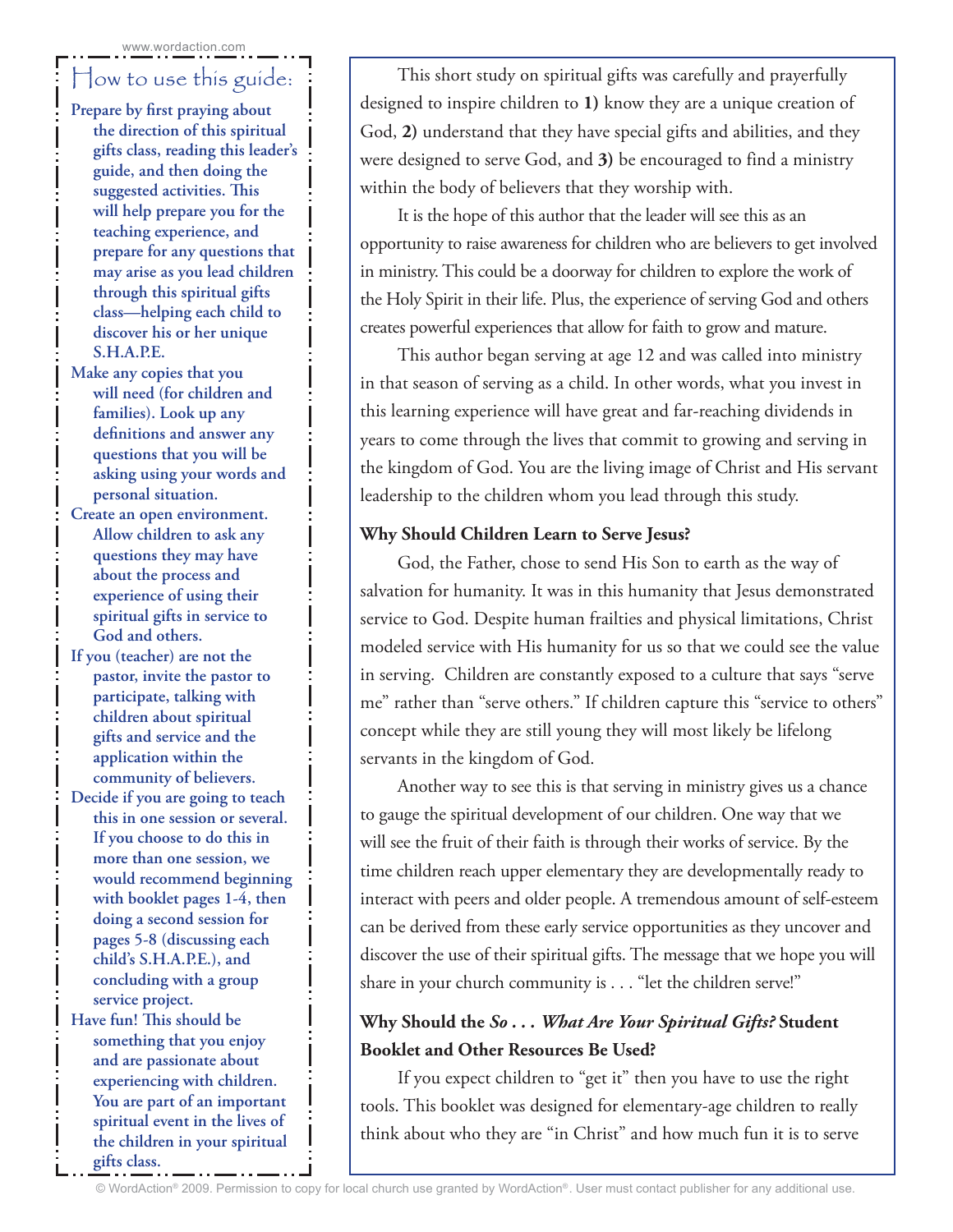Make sure you understand the doctrinal standing on the use of spiritual gifts for the church that you attend. Talk with your pastor. Ask any questions that you have and be prepared to answer the questions of the children that you will teach.

God and others through their unique spiritual gifts, their passions or heart desires, their abilities, personality, and experiences. These are all ways that God prepares His people for service.

So use the booklet and have fun with it. Be creative, and make this as much of an interactive time as you can. Teacher talk alone can get pretty boring. See the wide and narrow columns within this leader's guide for other fun resources, teaching aids, and activity suggestions to use.

### **A Word About Spiritual Gifts**

In this study you will be introducing elementary children to the concept of spiritual gifts. We have included at the end of this guide a spiritual gifts quick quiz to use with children. Also, there are several spiritual gift inventories that are available from Christian publishers. Be careful not to use a long one that will frustrate children. Keep inventories simple and allow them to see that spiritual gifts are not rules or limitations to ministry . . . they are simply one of five things that make them unique.

So in other words, teach about spiritual gifts but do not get "hung up" about them. Help children understand that God has designed all parts of who they are in Him in order to serve Him and others through their spiritual gifts.

Remember that all believers have at least one spiritual gift, and that spiritual gifts are not the same as the Fruit of the Spirit identified in Galatians 5:22-23. Some spiritual gift listings will have up to 20 various gifts mentioned. Some will have lists of 8-9. We have included 12 that seem best suited to children. It would be a good idea for you to read 1 Corinthians 12, 1 Corinthians 14, and Romans 12:6-8 as you begin to prepare.

### **Biblical Passages about Serving Jesus:**

Read these passages as you prepare. Then read them with the children too.

| -Ephesians 2:10       | $-$ Psalm 139:14-16     |
|-----------------------|-------------------------|
| $-1$ Corinthians 12:1 | $-1$ Corinthians 12:4-7 |
| $-$ Romans 12:6-8     | —Matthew 25:23          |

You will need a white board and dry erase markers or poster board sheets for your discussion on booklet pages 2 and 3. Collect Bibles for children to use and have letters cut out of cardboard or poster board that spell S.H.A.P.E.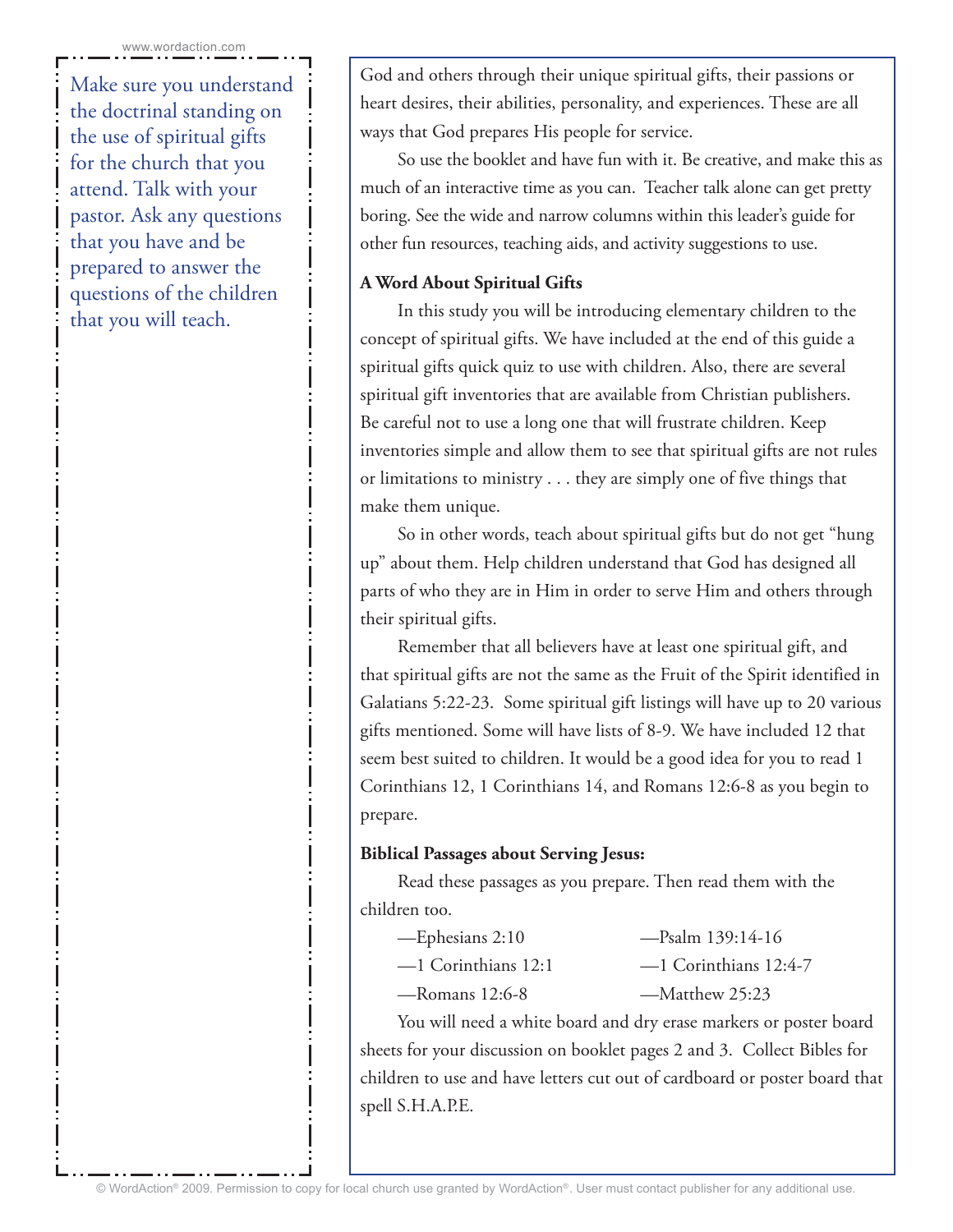# Print and send home a  $\parallel$  The Lesson copy of the parent letter at the end of this document.



# Notes:

# Introduction

If you have not done so, give each child that is participating a copy of the booklet, *So . . . What Are Your Spiritual Gifts?*

Say, **Today we are going to work together to discover how to serve Jesus along with others. This is a special way that we can follow God's plan for our life. The cool part is that each of you will have a unique way of helping and serving others through the use of your spiritual gifts, the things that are important to you, the abilities, personality, and experiences that God has given to you.**

# Do You Know Someone Like?

Page 2 in *So…What Are Your Spiritual Gifts?* 

Say, **Think about a recent sports event you attended, saw on TV, or listened to. What were some of the things the players had to do in order to win the game?** (Allow time for response. Answers will vary.) Encourage children to think about the role that each player has. If you receive no responses suggest that they think about what each player needs to focus on. (Possible answers: the position, the part, the job, or what the player is supposed to do to help the team succeed.)

On the white board or poster board, record the answers. Make a list of these answers for reference.

Say, **Now what do you think would happen if the players on that sports team did not do any of the things we listed?** (Answers will vary but should focus on things like lose the game, run into each other, get mad, quit, create a mess, etc.).

Now, refer children to booklet page 2. Invite children to take turns reading about the two people to meet (Amber and Grant). Ask, **Have you ever felt like Amber? What about Grant?** (Pause to listen to the children share. Then share a related example from your life as appropriate.)

Read the question at the bottom of page 2 out loud to the group, **What do you think both of these young believers want to do?** (Serve Jesus) **Let's find out some helpful information about serving Jesus.**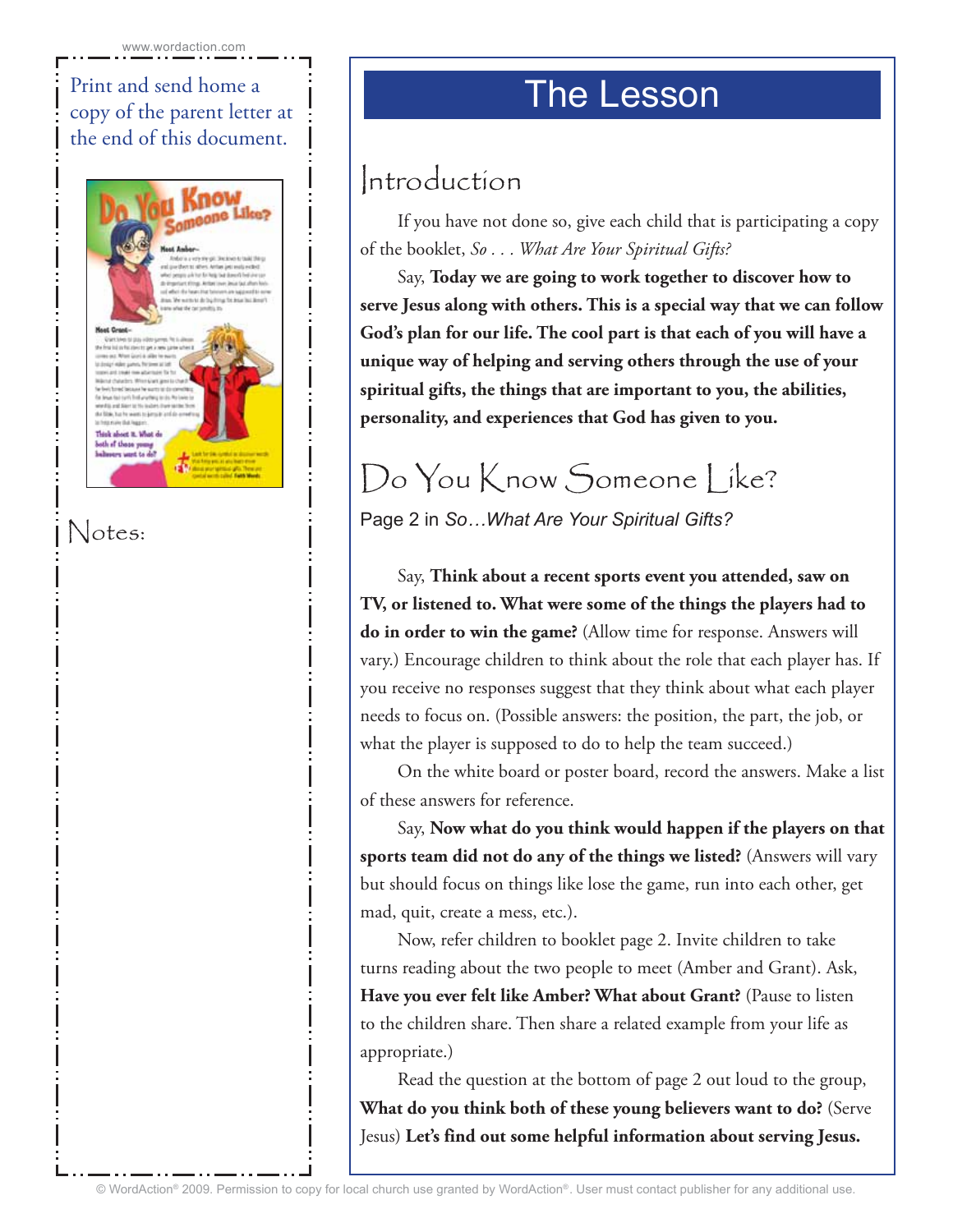

Notes:

# The Download on Serving!

# Page 3 in *So . . . What Are Your Spiritual Gifts?*

Have the children turn their attention to the booklet page 3. Encourage them to check all the statements on the music player that apply to them. You may want to read the statements together as a group so that each child can follow along and choose with confidence:

- ❏ I am a believer in Jesus.
- ❏ I know that Jesus is my Lord and Savior.
- ❏ I have admitted my sins and asked for God's forgiveness.
- ❏ I want to serve Jesus.
- ❏ I want to make the world a better place.

Say, **Those people who believe in Jesus, know Him as Lord and Savior, and live to please God, want to serve Him and others, helping to make the world and others' lives better.**

**Note to Leader:** If there is a student in the session that does not identify as a believer, but demonstrates interest in accepting Jesus as Lord and Savior, you will want to offer a salvation prayer. Follow this A-B-C plan, do not be afraid to stop this lesson and share from your heart your relationship with Jesus Christ. Explain why He is your Savior. Encourage the entire group to share about how Jesus brings about change.

- **A—Admit** you have sinned (this is knowingly doing what you know God does not want you to do, or not doing what you know God wants you to do). Tell God what you have done (or not), be sorry for it, and be willing to quit or to do what God wants you to do. (Read Romans 3:23)
- **B—Believe** that God loves you and sent His Son, Jesus, to save you from your sins. Accept the forgiveness that God offers you. (Read John 3:16)
- **C—Claim** Jesus as your Savior. Acknowledge God's forgiveness, respond with love, and follow Jesus. (Read Romans 10:13)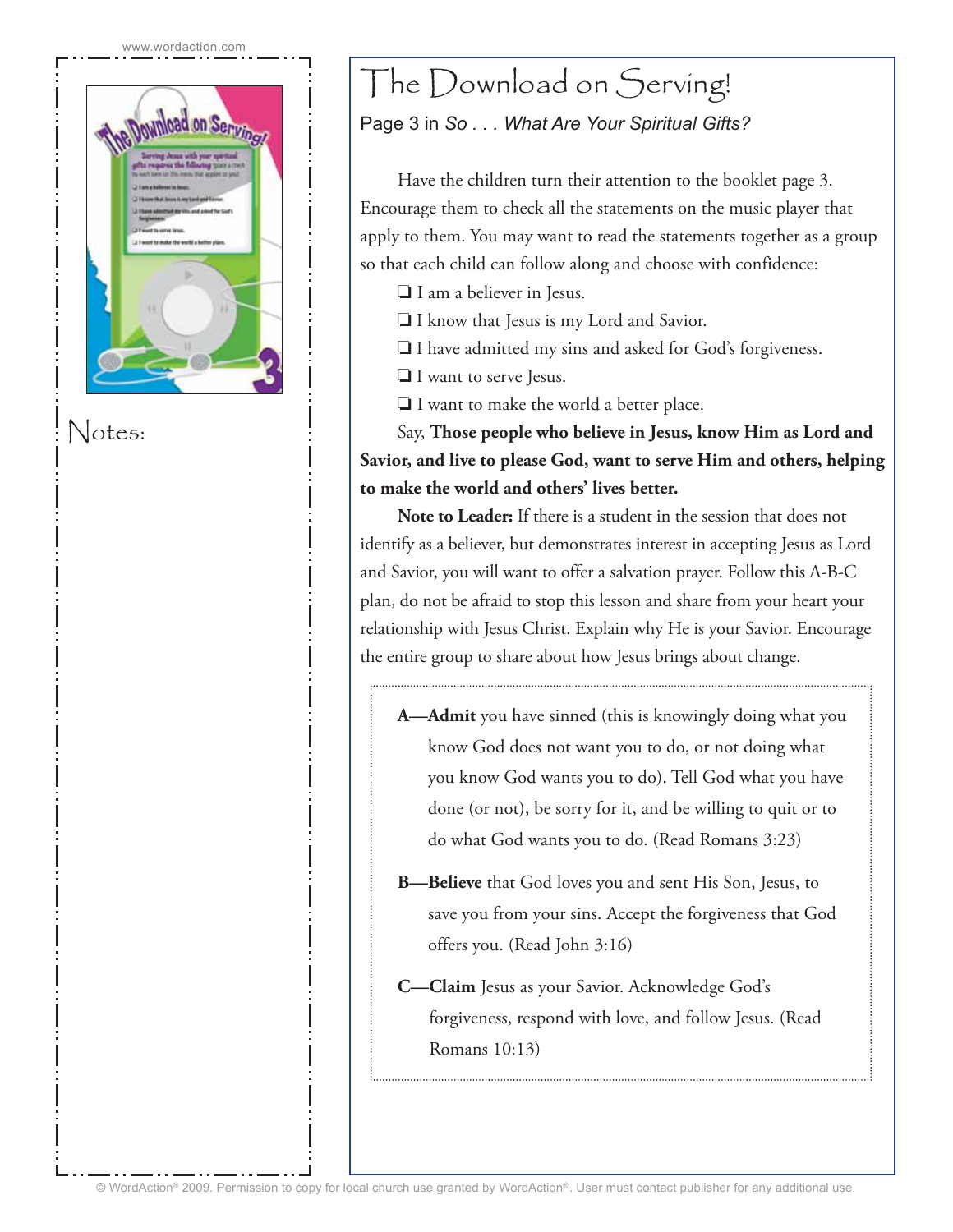

A good resource for this is the booklet *My Best Friend, Jesus*. You can order this online at www.wordaction.com. Order number JFSB-3000. Search for this under "Children," and then, "Resources."



Here is an example of a straightforward salvation prayer to pray with children:

**Dear God,**

**Thank You for sending Your Son, Jesus, to die on the Cross for the sins or wrong things I have done. I admit that I have disobeyed You. I want to choose to live as You teach me to live. I believe and accept that You have forgiven me. I love You, Lord, and ask that You would be my Savior and Best Friend. I promise to choose to love and follow You. Thank You, God, for Your love and forgiveness.**

**In Jesus' name, Amen.**

# Explore God's Word

Page 4 in *So…What Are Your Spiritual Gifts?*

## Say, **The Bible is a good source of wisdom for us to understand what serving is all about. Let's open the Bible and take a look.**

Distribute Bibles as needed. Please note that all Scripture (unless otherwise stated) is from the New International Version (niv). Have children turn to booklet page 4. They will need pens or pencils for writing, and markers for use on the poster board or white board.

Use the white board or a poster board and draw a triangle with the word "SERVE" in the center. Be ready to write those whom we serve on the triangles angled lines.

Say, **Let's read these three Bible verses. They can help us learn why we serve and who we serve.**

### **Verse 1: Acts 13:2.**

Have a volunteer (or do so yourself) open the Bible, locate, and read Acts 13:2. Ask, **According to this verse what are we set apart to do?** (Work) Fill in the blanks on booklet page 4.

### $\underline{W} \underline{O} \underline{R} \underline{K}$

Ask, **Who are we set apart to serve when we do this work?**  (The Lord) Print the words, "To the Lord" beneath the triangle. Say, **Everything we do for God, we do with His strength and help. Let's pray and thank God for helping us live in service to Him through the spiritual gifts, the things we love to do, the things we are good at, and the experiences that He gives us.** Lead children in a short prayer, asking God to guide them in their serving opportunities and choices.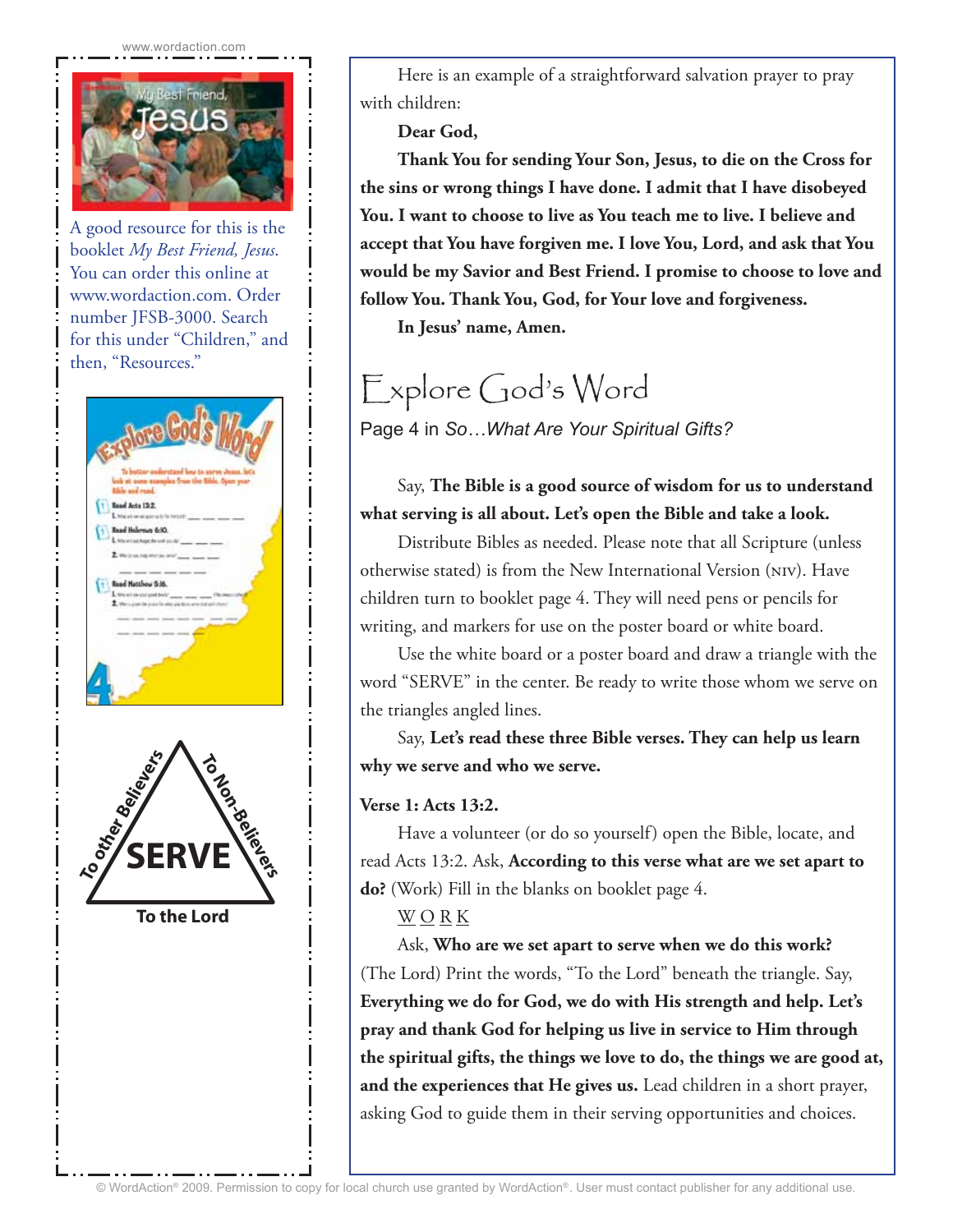### Notes:

### **Verse 2: Hebrews 6:10.**

Have a volunteer (or do so yourself) open the Bible, locate, and read Hebrews 6:10. Ask, **According to this verse who will not forget the work that you do?** (God) Fill in the blanks on booklet page 4. G O D

Ask, **Who are some of the people that you help when you serve God?** (His people) Fill in the blanks on booklet page 4.

### H I S P E O P L E

Point to the triangle. Say, **Everything we do in serving as Christians to help others, we need to do prayerfully and with God's help.** Ask, **So, do you think that means God will support you and not forget the work that you do?** (Yes) Print the words, "To Other Believers" along the left-angled line of the triangle. Say, **So serving God and others includes serving the people of God—or other believers.** Lead children in a short prayer, asking God to guide them in their serving opportunities and choices for other believers. Ask, **What are some things that you can do to serve God and other believers?** (Allow responses. You or the children can write these ideas around the outside of the triangle.)

### **Verse 3: Matthew 5:16.**

Have a volunteer (or do so yourself) open the Bible, locate, and read Matthew 5:16. Ask, **According to this verse who will see your good deeds?** (men) Fill in the blanks on booklet page 4.

### M E N

Say, **This means people who see you and realize that you are a helpful, caring person. This is men and women, boys and girls. This is especially about a group of people that do not believe in God. Did you know that people form opinions about who God is and what He is like by watching your life and how you behave? How does that make you feel? What does that make you think about doing wrong or being mean?** (Allow children time to reflect and respond.)

Ask, **Who do you think should get the credit or the recognition or the praise and applause for the good and helpful things that you do to serve others?** (Allow children to respond.) Ask, **According to Matthew 5:16, who is given praise for what you do to serve God and others?** Fill in the blanks on booklet page 4.

### FATHER IN HEAVEN

Point to the triangle. Say, **Everything we do in serving as Christians to help others, we need to do prayerfully and with God's**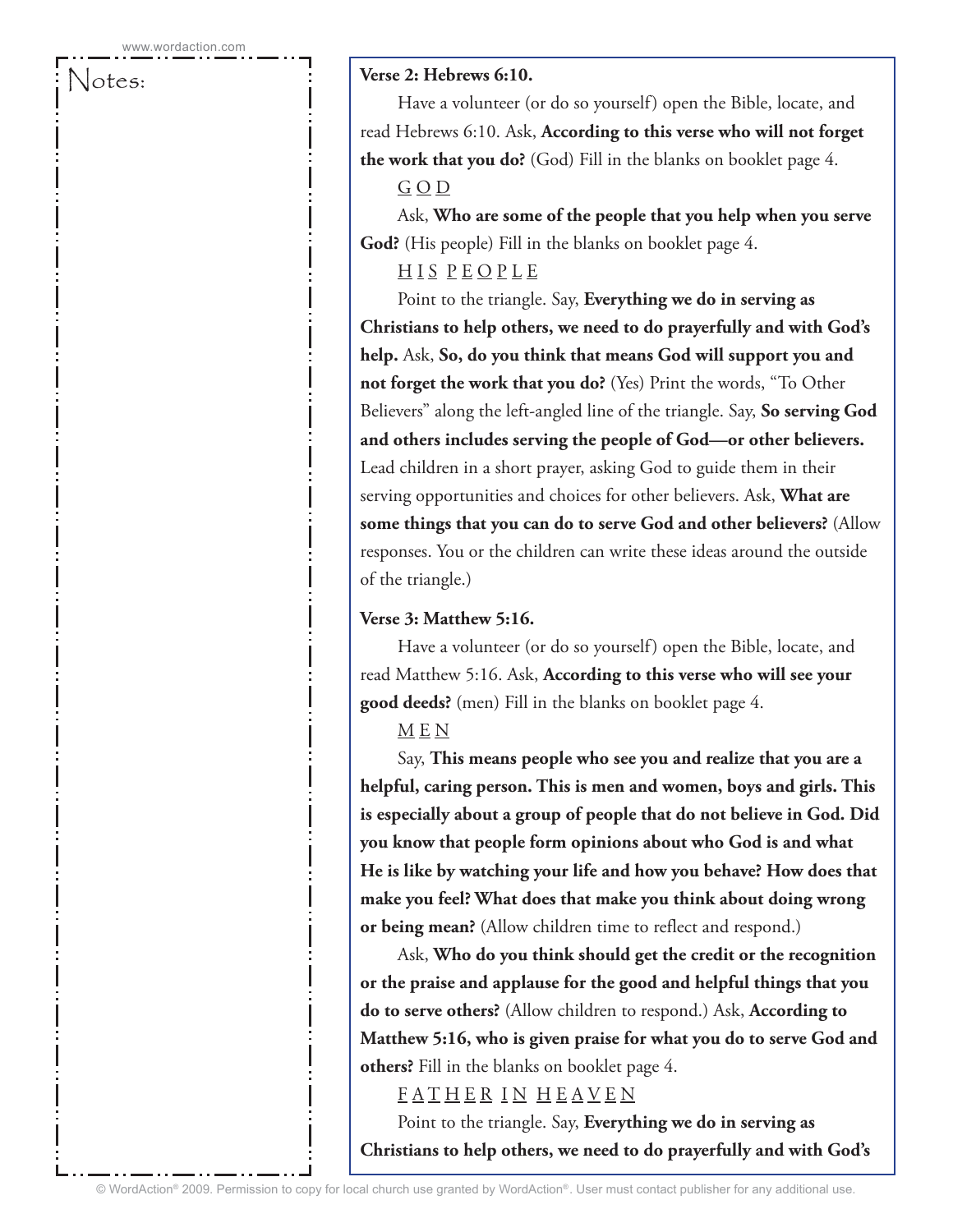Body of Christ What is my S.H.A. H: Kaart, A: Airithis, P: Fera

> King David said it hast. He said is Pasks 139-94 (art). .<br>k you for making me so wooderfully complex!<br>saming is marvelous-and how well I know it.'

page for the travelle at on LALA **Materials needed:** Full-sized dark sheet or fabric and scissors. This should be large enough to conceal four children when held vertical.

Notes: **help. And we need to praise God for the gifts and opportunities that He gives us for serving others.**

> Print the words, "To Non-Believers" along the right-angled line of the triangle. Say, **So serving God and others includes serving the people that do not believe in or follow God and His Son, Jesus, right?** (Allow children to reflect and respond. Have them close their eyes and think of people they may know that do not know the Lord.) After a few minutes, have the children open their eyes. Say, **God cares about and loves all people. He wants all people to choose to love and serve Him. You can be a part of His plans for others. You can show people God's love by the things that you do.**

**\*Optional activity:** You will do this with children participating in teams. You will need a poster board and two markers for each team. Set a timer for two minutes. Have each team work together to write the names (or occupations) of as many people they know that share God's love with them through the service that they do. For example, a Sunday School teacher shares God's love with them by teaching them to know God and His Word.

When the two minutes are up, allow each team to share a few names from the list. Use this as a lead-in or follow-up to the booklet page 4 discussion.

**Note:** It will be important to include a strong writer on each team, or give help as needed.

Your Body . . . Body of Christ . . .

Step Up to the X-Ray Page 5 in *So . . . What Are Your Spiritual Gifts?*

Before the group time, grab an old dark sheet or scrap piece of cloth. Use the scissors to cut four 1**½"** (3.75 cm.) slits in the sheet or fabric.

During the group time, as an introductory activity to booklet page 5, have two volunteers hold up the sheet.

Invite four volunteers to go behind the sheet and move around, and then pick a location at one slit to stand still. Do not reveal which child is standing where. Explain to the four children that go behind the sheet to place one of the following through a slit in the sheet or fabric at your direction: nose, ear, thumb, or elbow.

© WordAction® 2009. Permission to copy for local church use granted by WordAction® . User must contact publisher for any additional use.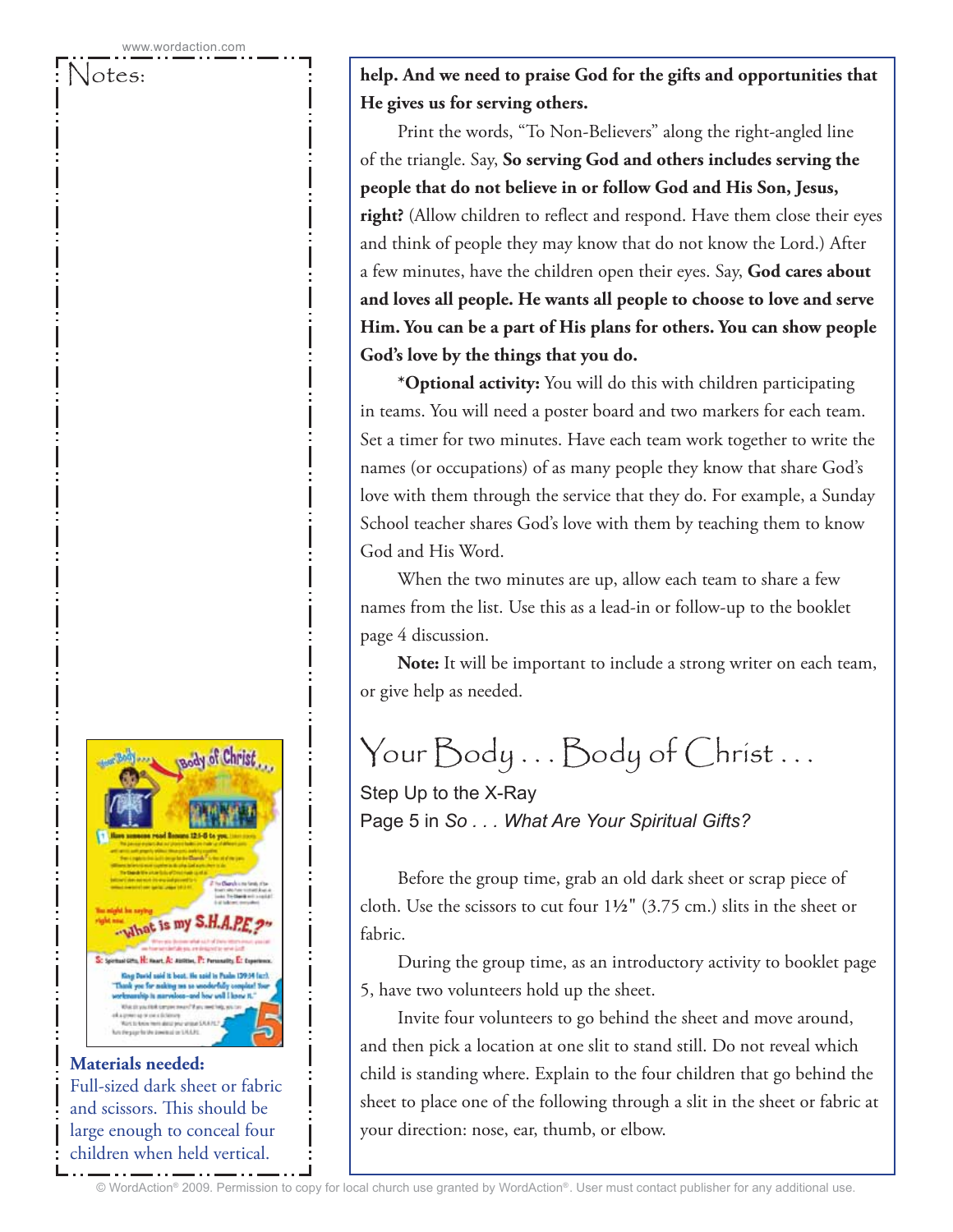# *Faith Word:*

The *Church* is the family of believers who have received Jesus as Savior. The *Church* with a capital C is all believers, everywhere.

Notes: Say to the volunteers, **Can each of you show us one of these: a nose, ear, thumb, or elbow? Thank you.** Wait a moment. Say to those watching, **Can you guess which body part belongs to which person behind the sheet?** Give them two tries to guess.

> Ask, **What was it like to try to guess which part belonged to which body?** (Answers will vary.) Explain that just like these body parts are unique, each one of us is a unique part of the Body of Christ. **Ask, What do you think unique means?** (Allow responses) **To be unique is to be special or one of a kind or even set apart in some way.**

> Read **Romans 12:1-8** as the children follow along using their Bibles. Ask, **Is it more easy or difficult to walk with one leg or two? Why do you have a nose? What do you need a heart or lungs for?**  (Allow answers) Say, **This Scripture explains that just as our physical bodies are made of many parts that work together; it is the same for the Church. God designed the Church, His Church, the people of God, to work together. We each have different jobs that He plans for or wants us to do.**

Ask, **What do you think happens when someone that is a part of the Church does not do his or her part?** (Allow responses) **The Church does not work the way God planned for it to work without everyone's own special, unique S.H.A.P.E. Let's find out more.**

**Note:** God has plans for His people, but if we do not fulfill those plans, that does not limit God. He accomplishes His purposes in other ways.

**\*Optional Activity:** Provide butcher paper or bulletin board paper. Have children lie on the floor and trace the outline of their bodies onto paper. Children can work in pairs to trace each other on the paper. These can be used later to decorate and have children identify their S.H.A.P.E. and draw lines next to their body shapes and label the five components of S.H.A.P.E. Be sure to have children write their names on their body outlines.

Hold up the letters you made before the session that spell S.H.A.P.E.

Say, **Now we are going to find out what word or words that each letter stands for so we can understand our God-given S.H.A.P.E.**

Poll the class to see if they think their S.H.A.P.E. will be the same or different from the others in the class.

Choose one of the children that said that they will be different, and have the child read **Psalm 139:14**. (This is printed on booklet page 5 in the New Living Translation or NLT version.)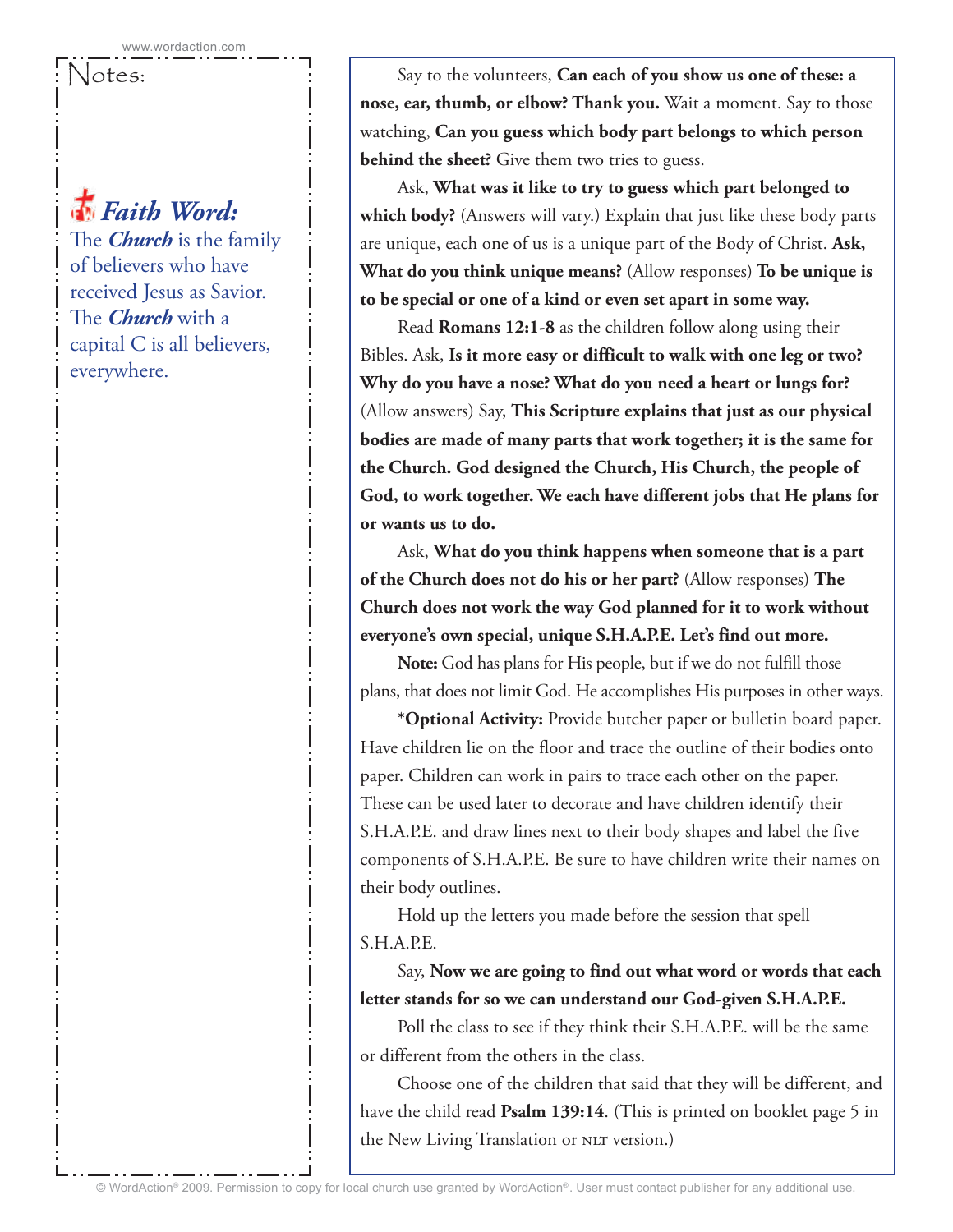

Ask the children to write down what they believe the word "complex" means. You may want to bring a dictionary to class and look up and read the definition together.

Tape the letters for S, H, A, P, and E on the white board or to a wall. If you tape them to the wall, then tape another sheet of paper beneath each letter. Ask, **Want to know more about your unique S.H.A.P.E.? Let's turn the page for a download on S.H.A.P.E.**

# My Unique S.H.A.P.E.

Pages 6-7 in *So . . . What Are Your Spiritual Gifts?*

Have the children turn to page 6 of the student booklet. Each child will need a pen or pencil.

In this section you can have children work in pairs to look up Scripture and write their answers in the blanks provided. (If needed, pair older and younger children so that stronger readers can help the readers with less experience and confidence.) You and other adult helpers (as available) can stroll throughout the room and give help and encouragement as needed. After the children have completed the pages, use the conversation in this leader's guide to continue the discussion.

# **Answer Key for Pages 6 and 7, and the top of page 8:**

### **S is for**

- SPIRITUAL GIFTS
- **1**  $\underline{L} \underline{O} \underline{O} \underline{K}$   $\underline{D} \underline{O} \underline{W} \underline{N}$  (Read 1 Timothy 4:12)
- **2** <u>N E G L E C T</u> (Read 1 Timothy 4:14)
- **3**  $G \underline{I} \underline{V} \underline{E} \underline{N}$  (and)  $\underline{F} \underline{A} \underline{I} \underline{T} \underline{H} \underline{F} \underline{U} \underline{L}$  (Read 1 Corinthians 4:2)
- **4** B E A R (and) F R U I T (Read John 15:8)
- **5** D I S C I P L E S (Read John 15:8)

### **H is for**

- **HEART**
- $G I V E$  (and)  $H E A R T$  (Read Psalm 37:4)

### **A is for**

- <u>A B I L I T I E S</u>
- $S \nsubseteq R \nsubseteq I \nsubseteq E$  (and)  $L \nsubseteq R \nsubseteq R$  (Read 1 Corinthians 12:5)

### **P is for**

P E R S O N A L I T Y (Read Ephesians 2:10)

(and on booklet page 8) **E is for** E X P E R I E N C E (Read Romans 8:28)

Circle Yes. Circle Yes. (Allow children to circle their answers as they choose.)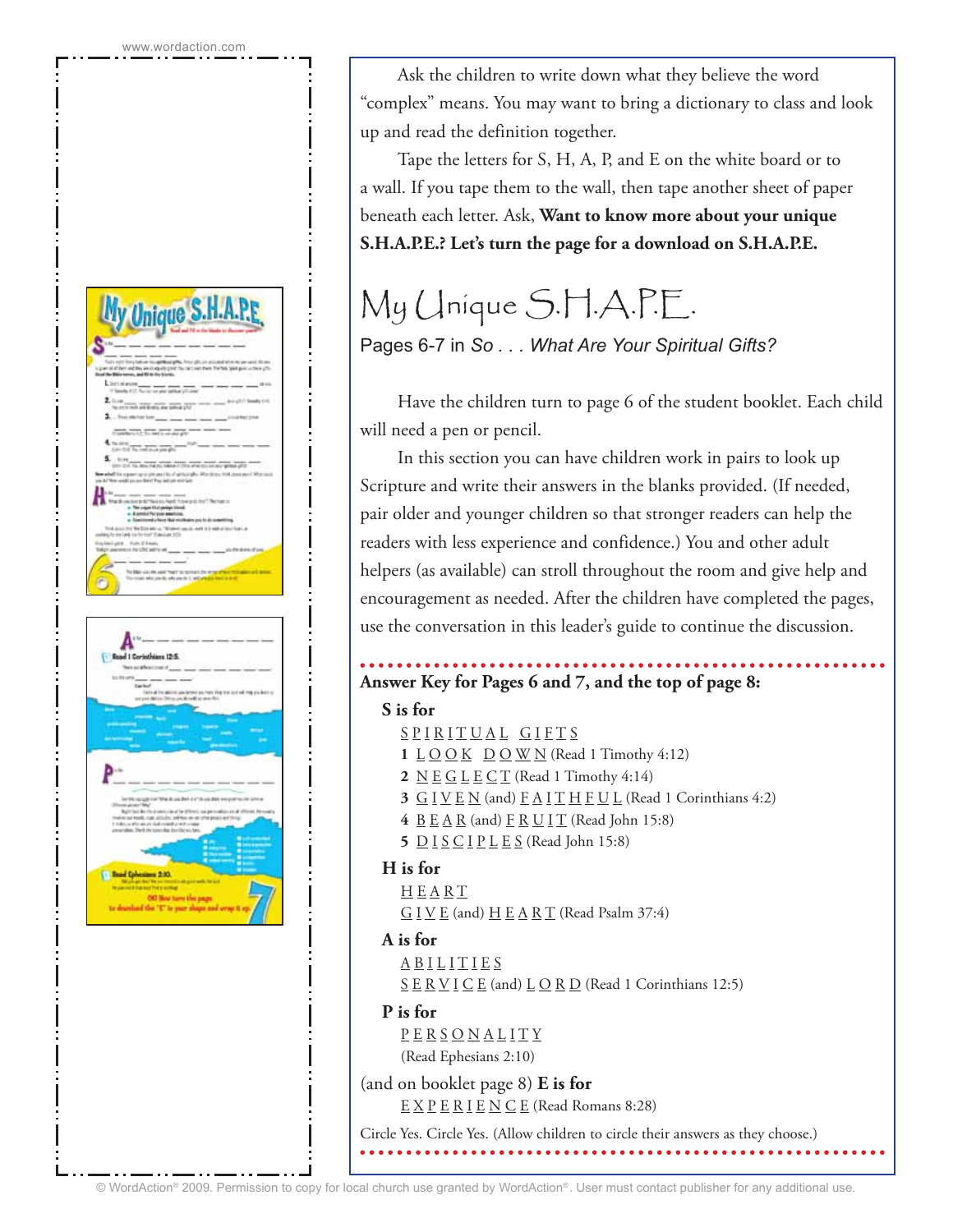**Booklet Page 6 Additional Activity Suggestions and Helps: Spiritual Gifts**

Say, **Every believer has at least one spiritual gift and most Christians have more than one. These gifts are activated or made available to us when we are saved. They are not something we can earn . . . they are gifts. This means that the Holy Spirit gives them to us, and He helps us to use them to serve God and others.**

Ask, **How old do you think you need to be to know and use your spiritual gifts?** (Let children consider and respond.) Say, **There is no absolute set age. Anyone can learn to know their spiritual gifts and allow God to use them to help others. That means that you can too!**

Write the following list of words on a white board or poster board. Then copy and cut out the definitions that are separated by blue, broken lines. Place these inside a hat, box, bag, or bowl. Have one child at a time draw a definition slip and read it to the class. Talk about the words on the board. Help children match each definition to a word. Attach the definition next to the word.

**Administration/Organization:** *The ability to organize for God's work.* **Fellowship:** *The ability to include others in a community of believers.* **Shepherding/Guidance:** *The ability to recognize and affirm the skills, talents, and spiritual gifts in other believers.*

**Evangelism:** *The ability and strong desire to share the good news of Jesus Christ with others.*

**Discernment:** *The ability to tell the difference between what is right and wrong in God's sight, and to do right with His help.*

**Giving/Stewardship:** *The ability to joyfully share the resources of time, talents, and money that God gives.*

**Hospitality:** *The ability to extend basic care and friendship to others (especially outside your circle of friends in order that they may know God).* **Knowledge:** *The ability to understand the truth found in God's Word, and* 

*explain this truth so that others can understand.*

**Leadership:** *The ability to challenge and inspire others to follow you in order that they will be their very best for God.*

**Mercy/Compassion:** *The ability to feel deeply the pain of others and care for their hurts.*

**Helps/Service:** *The ability and great desire to provide concrete help for others by doing something.*

**Teaching:** *The ability to inspire other people to learn to know God through the things that you do.*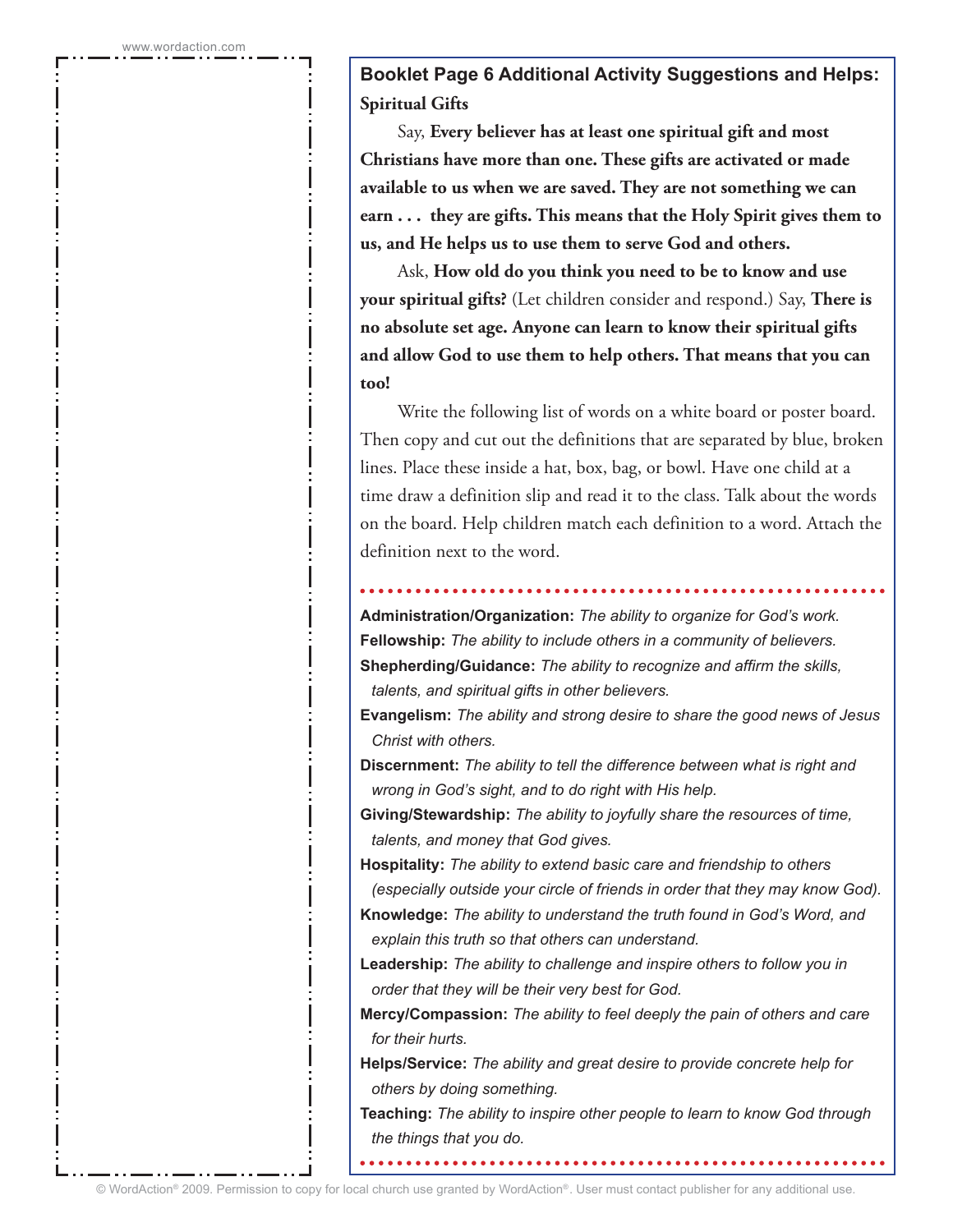### *Definitions to copy and cut out.*

—The ability to organize for God's work.

—The ability to include others in a community of believers.

—The ability to recognize and affirm the skills, talents, and spiritual gifts in other believers.

—The ability and strong desire to share the good news of Jesus Christ with others.

—The ability to tell the difference between what is right and wrong in God's sight, and to do right with His help.

—The ability to joyfully share the resources of time, talents, and money that God gives.

—The ability to extend basic care and friendship to others (especially outside your circle of friends in order that they may know God).

—The ability to understand the truth found in God's Word, and explain this truth so that others can understand.

—The ability to challenge and inspire others to follow you in order that they will be their very best for God.

—The ability to feel deeply the pain of others and care for their hurts.

—The ability and great desire to provide concrete help for others by doing something.

—The ability to inspire other people to learn to know God through the things that you do.

Photocopy the Spiritual Gifts Quick Quiz found at the end of this leader's guide. Distribute to each child along with a pen or pencil. Have children go through and mark a check beside each statement that describes them best.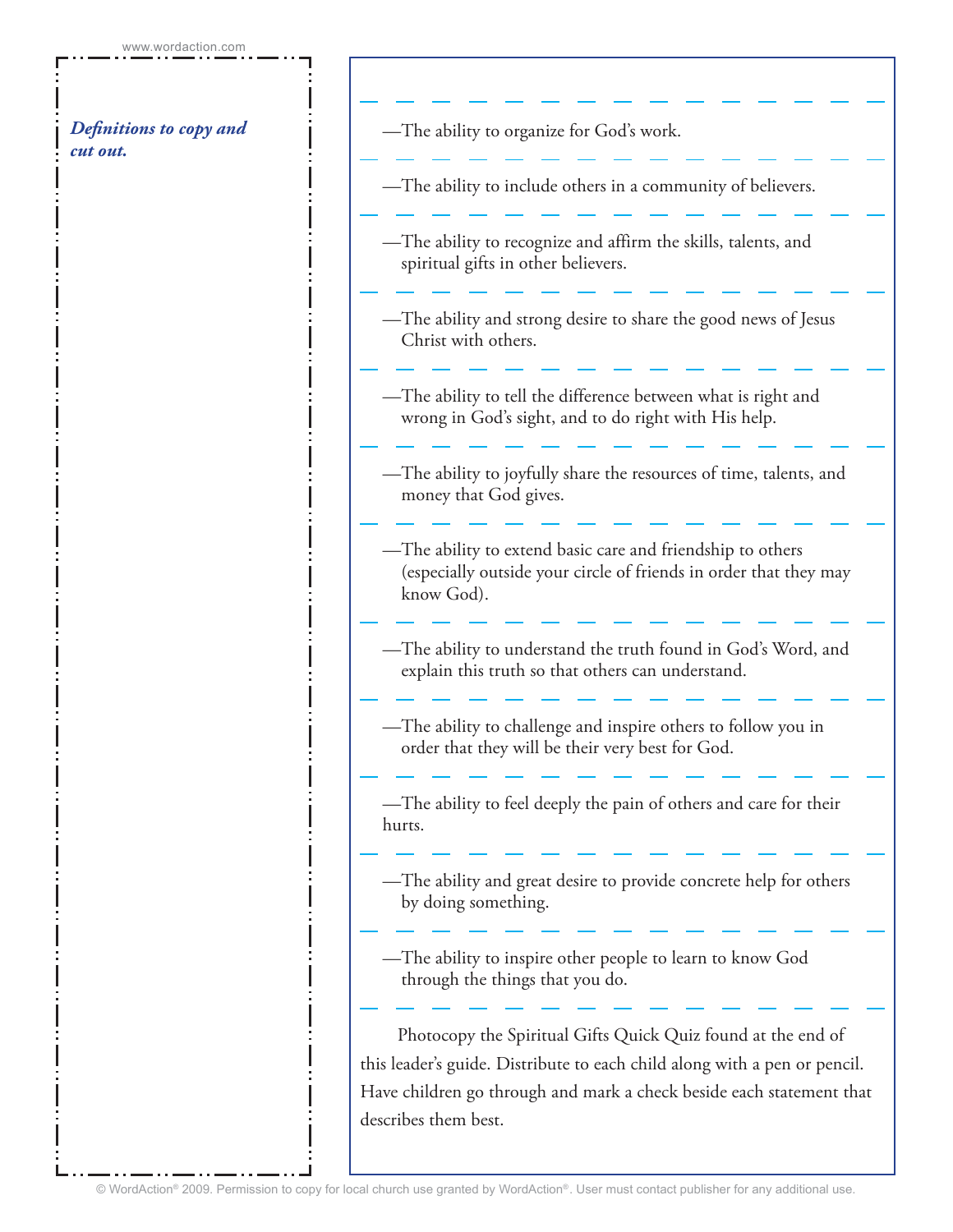### Notes: Say, **Read each statement carefully. Put a checkmark** ✓ **beside each statement that makes you say, "That sounds just like me!"**

Read each statement aloud. Repeat one time. Give children time to mark the box. Re-read as needed or requested. You will want to take enough time for children to understand what they are doing.

When the quick quiz is completed, say, **Now look at each set of four questions. If a set of questions only has one or no checkmarks, place an X through that set. If a set of questions has two checkmarks, put one star next to that set. If a set of questions has three or four checkmarks, circle that set and put a star next to it.**

Say, **The spiritual gift that has two, three, or four questions with checkmarks could be an area where God wants you to serve Him and others. I want you to pray this week. Ask God to help you choose one area of service from what you have learned about spiritual gifts.**

Give one example of service that can be done for each spiritual gift. Allow children to share their spiritual gifts with two, three, or four checkmarks, and to ask any questions. Tell about one of your spiritual gifts and how God uses that gift to help you to serve Him and others.

### **Administration/Organization:**

 Help your teacher make a class list of members and visitors. Organize a postcard, address list, and stamp box to use for contacting the people on the list.

### **Fellowship:**

Volunteer to learn about and be a greeter at church.

### **Shepherding/Guidance:**

 Help someone you know with a project, assignment, or learn more about the church.

### **Evangelism:**

 Learn the ABC's of Salvation. Practice sharing them with a friend or family member.

### **Discernment:**

 Make a list of an area where you know God wants you to obey, but maybe you struggle. Pray, asking for God's help. Ask a trusted grownup to pray with you on this issue.

### **Giving/Stewardship:**

 Research to find a special service project that you can be involved with—then take part in this service project if possible.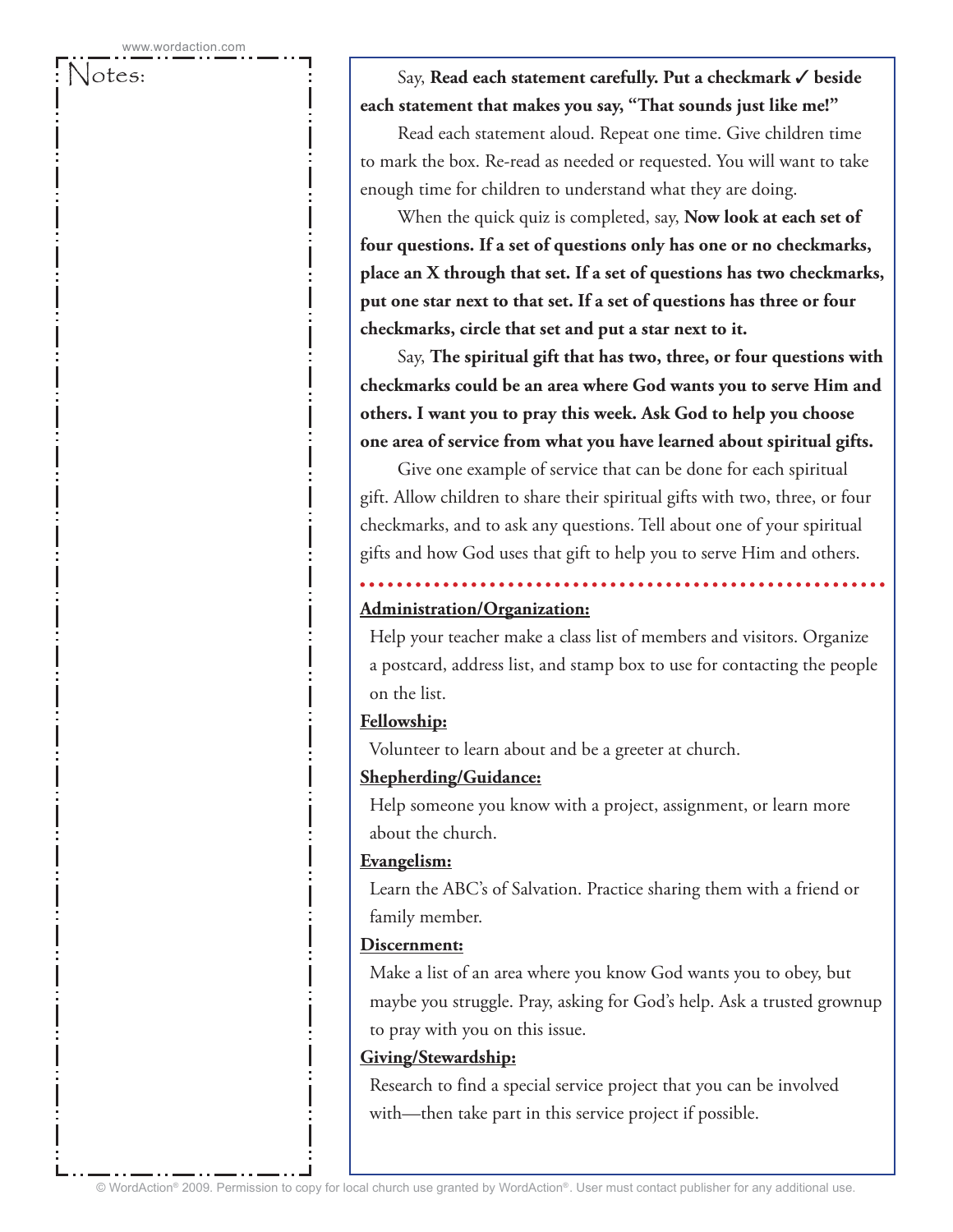### **Hospitality:**

 Make a special snack for your next Sunday School class session (with your teacher's permission). Deliver it for the class to enjoy together.

#### **Knowledge:**

 Choose a new Bible passage. Read this passage, and then work on memorizing it. Talk about its' meaning with a trusted grownup such as your pastor.

### **Leadership:**

 Be a true leader—try to befriend someone at school or church who is somewhat of an outsider or not accepted by others.

#### **Mercy/Compassion:**

 Start an E-mail or text message prayer chain with your friends. Choose one prayer request each week and share it with this group. Pray together for each prayer request that is sent and read.

#### **Helps/Service:**

 Plan and do a service project with your Sunday School class or a group of friends such as collecting food for a homeless shelter, or cleaning the home of a shut-in.

#### **Teaching:**

 Ask your Sunday School teacher and the teacher of a younger class (such as kindergartners) to help you plan and teach one Sunday School lesson activity for that younger class.

Conclude this section on spiritual gifts with a prayer for the children. Pray that God will help the children begin to understand and use the spiritual gifts given to them by the Holy Spirit.

This was a heavy area. It may be a good time to take a break. Serve refreshments, play a game, and allow the children to relax. Then come back together to continue discussing the remaining letters of S.H.A.P.E.  $(H-A-P- and E)$ .

### **Heart**

Have children refer to their booklets and share the answers listed for heart. Ask a volunteer to read the verse from Colossians 3:23, "Whatever you do, work at it with all your heart, as working for the Lord, not for men." Print this verse on the white board or a poster board.

Draw a heart around the words of the verse. Say, **The Bible uses the word "heart" to represent your motivations and desires.**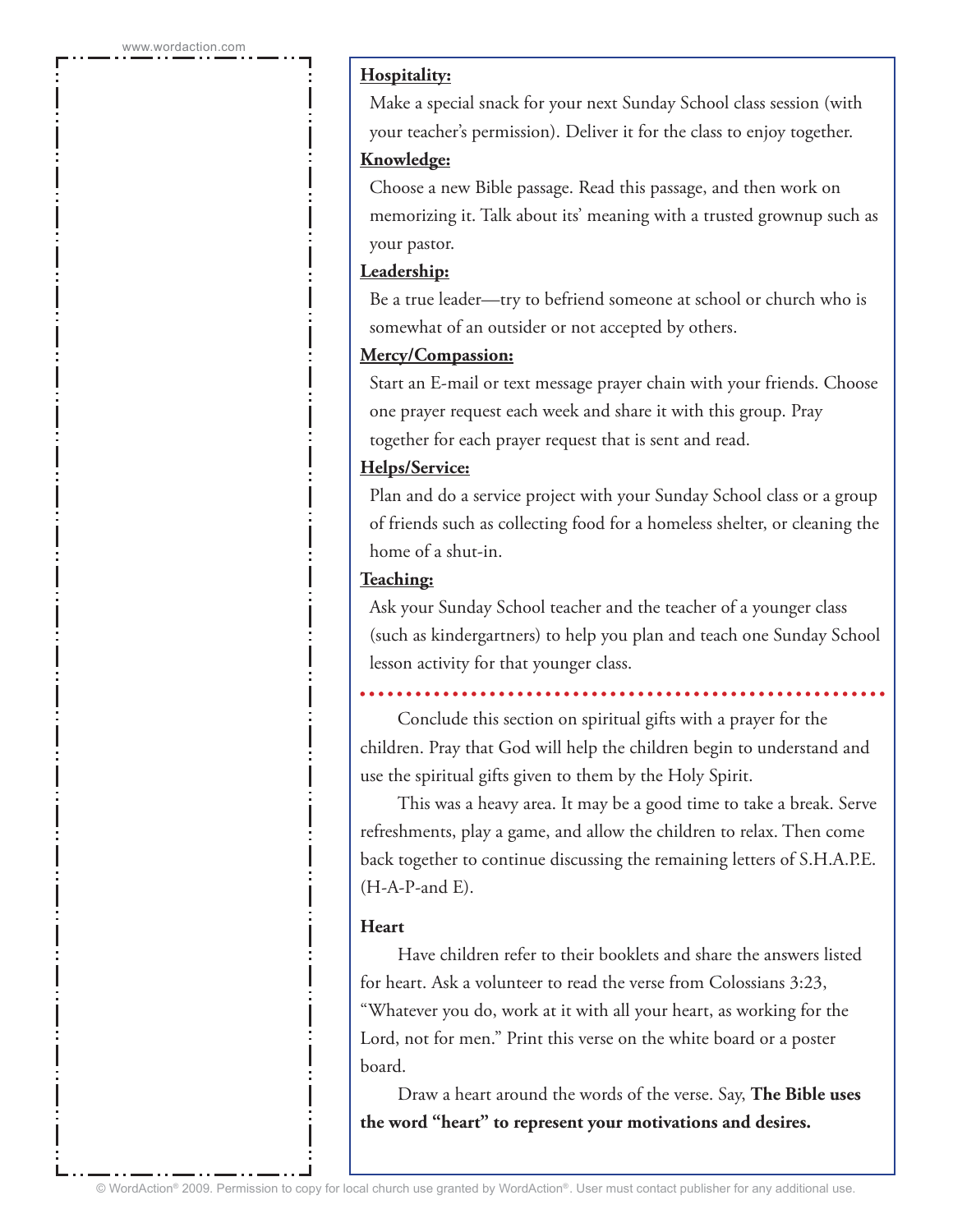Notes:  $\qquad \qquad ; \qquad$  Share these two definitions with children:

**Motivation:** A motivating force, stimulus, or influence. Incentive or drive. In other words what drives you or makes you do what you do. Ask yourself, **"Does my heart or motivation for doing [fill in the blank] come from God? Is it because I want to obey, serve, and please God?" If you can answer "yes" then you have the right heart or motivation for doing something. When you are choosing a spiritual gift, use this question to confirm that you are on the path that God wants you to be on.** 

**Desire:** To long or hope for with a strong intention or aim to act. In other words what is something that you really, really feel that you have to do? Ask yourself, **"Do I truly desire to do this. Is it a need that I have to be my very best as I obey, serve, and please God?" If you can answer "yes" then you are on the right path, but keep checking in with God to make sure that the desires of your heart stay pure and centered on Him, not on yourself.**

Have a volunteer read Psalm 37:4, "Delight yourselves in the LORD and he will give you the desires of your heart."

Say, **God wants what is the best for you. You can trust Him in this. That means the spiritual gifts that He gives are going to fulfill your "heart" or motivations and desires. You are going to enjoy serving Him and others in the ways that He has planned for you!**

**\*Optional Activity:** Give each child a ½ sheet of poster board. Instruct them to draw a large outline of a heart on the poster board. Have them print the verse from Colossians 3:23 along the top of the poster board. Challenge them to take this poster home and place it somewhere in their room. Say, **When you choose to do something to serve God, first pray about it. Ask God to help you know this fulfills the motivations and desires of the heart that He has given to you for service. When you know that it is something God wants you to do for Him . . . then write it inside the center of the heart, and go for it!**

### **Booklet Page 7 Additional Activity Suggestions and Helps: Abilities**

Have children refer to booklet page 7. Ask a volunteer to read 1 Corinthians 12:5, "There are different kinds of service, but the same Lord."

If you have enough children to do so, divide into teams of two or three. If you have a small group, do this activity with the entire group.

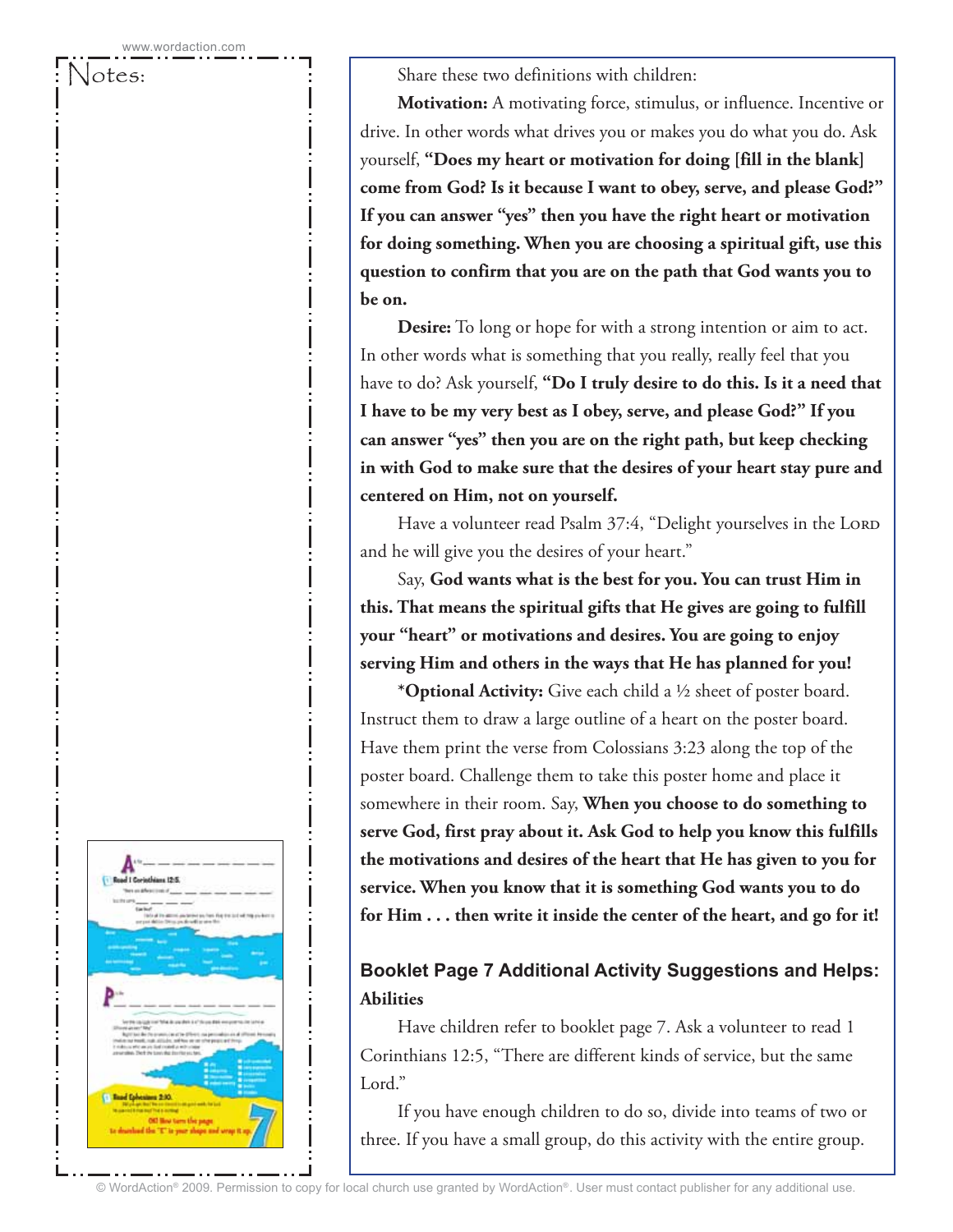Notes: Say, **There are a list of abilities on page 7 of your booklet. Can someone tell me what an ability is?** (Something that a person is naturally able to do well.) **I want you to think about something you do well. Are you able to draw? Are you good at sports? What about video games? Can you out play anyone on Wii? What about writing? Do you love telling stories? Do you enjoy cooking? Can you bake really tasty cookies?**

> **Now look at your friends. Do you know something they can do well? Let's take a few minutes to tell one another what we recognize they can do really well.**

> Allow time for the teams (or group) to share with each other. Make sure that everyone has something shared about his or her abilities. Share the abilities that you have observed in the children.

Then, have the children find separate quiet places in the room to sit alone. Say, **I want you to pray quietly and ask God to help you recognize the abilities that He has given to you. Then circle the abilities that you see in yourself on page 7 of your booklet. If an ability that you know you have is not listed, that is OK. Write it somewhere on the booklet page.**

**This week I have a challenge for you. Take this home. Consider your spiritual gifts, your heart's motivations and desires, and your abilities. Ask God to help you discover a way to serve Him using these things.**

#### **Personality**

Say, **Find a place that you can stand and not touch another person in the group. Now I want you to use your body to create a letter "P."** (Give a few minutes for children to get into position.) Say, **Look around. There are some interesting letters showing us the shape of the letter "P." Some are similar. Some are quite different.**

Have everyone sit. Say, **P is for personality. Have the children look at the squiggly line on booklet page 7.** Ask, **What do you think this line represents?** (Let children respond.) **You have different ideas about this, just as you have different personalities.**

Share this definition with the children:

**Personality:** The God-given traits and emotional characteristics that help to make you the person that you are.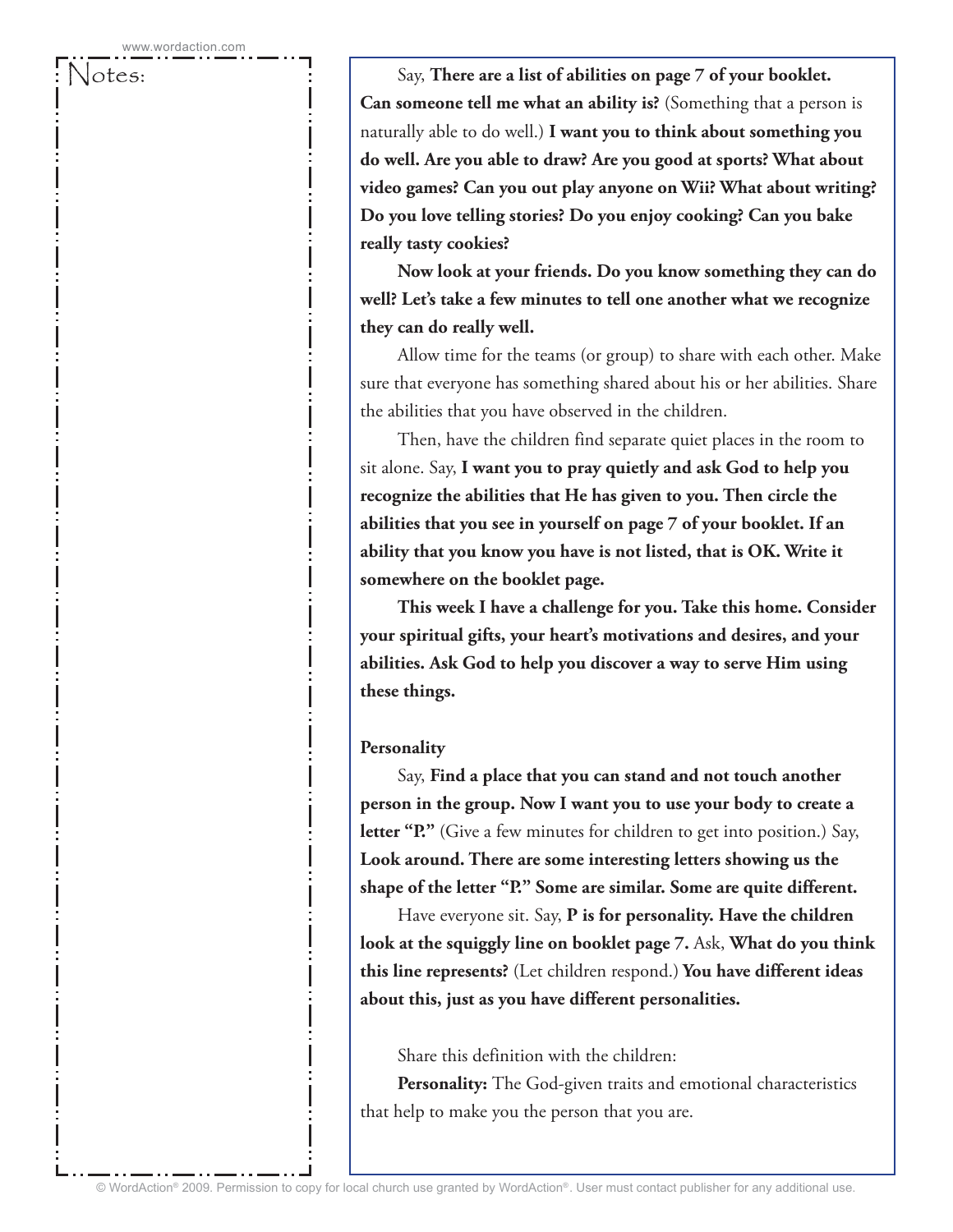$= 8.28$  $\mathbb{Z}^n$ that you know your S.H.A.P.E. got roody and<br>I, bocause you can serve Jeanal Go for til Ask<br>acher, paster, or parent for suggestions on - S.H.A.P.E. to serve J arbad afta to teles in <mark>http://West.index.pov/happi<sup>n.co</sup><br>Landos San Landoninos</mark> M

Notes: Say, **Some of use are shy. Some are outgoing. We might enjoy variety or when things change in our lives. Or, we might really like routine or when things stay the same. We can be self-controlled or very expressive. We might like to compete with others and try to win! Or, maybe competition annoys us, and we just wish everyone could work together. What is your personality? Think about the things that best describe you.**

> Give children time to look at the list on booklet page 7. Have them place a checkmark in the box (or boxes) that best describe them. If there are traits or characteristics that are not listed, encourage the children to write them somewhere on booklet page 6 or 7.

Have a volunteer read Ephesians 2:10, "For we are God's workmanship, created in Christ Jesus to do good works, which God prepared in advance for us to do."

Say, **God created each of us. When we are saved, He gives us spiritual gifts to enrich His Church. He has given us each a heart for serving Him in a way that will fit what we want to do. He gives us abilities for service. He has given us each a unique personality. Nobody can serve God like you can! God planned it that way! That is awesome!**

**\*Optional activity:** Have children find a way to praise God. This can be physical—such as jumping up or pumping a fist in the air, verbal—such as shouting "Go, God!" Or, it can be silent—such as bowing and offering a one sentence thanksgiving prayer to God.

### **Booklet Page 8 Additional Activity Suggestions and Helps:**

Refer children to the top of booklet page 8. Ask, **What word did you find?** (Experience)

Read Romans 8:28 as children do the motions along with you. You may want to practice the motions first.

"We know that in all things God works for the good of those who love him, who have been called according to his purpose" (Romans 8:28).

### **Verse Motions:**

We (Cross arms on chest, and then spread arms outward) know (Tap forehead with pointer finger) that in all things (Move hands, flattened with palms down, in a varied pattern in front of body) God (Point up)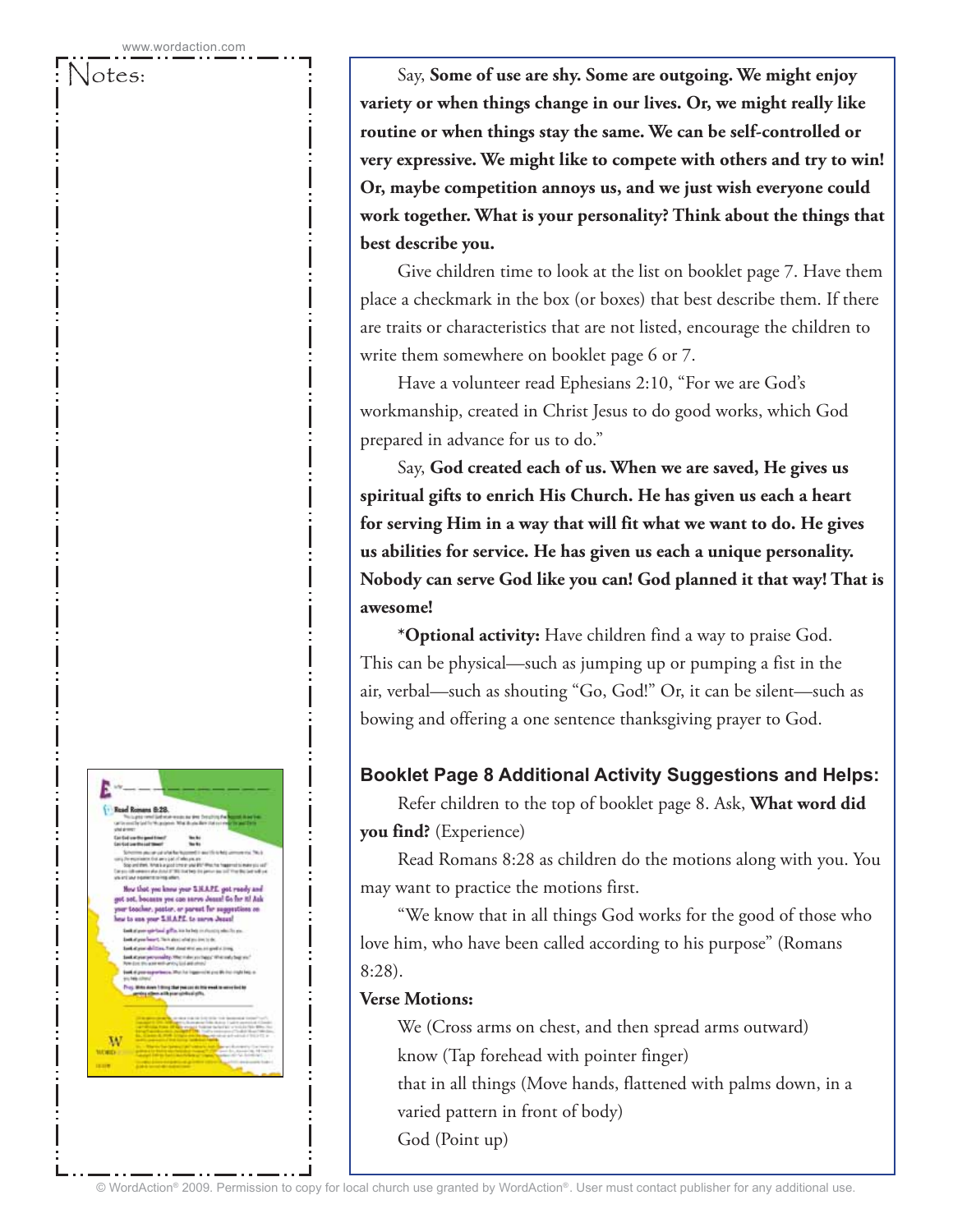Notes:  $\qquad \qquad \vdots \qquad \qquad \text{works for the good (Hug self)}$ of those who love (Cross arms over chest) him, (Point up) who have been called (Cup ear) according to his purpose" (Pump fist in air as if in victory).

> Have children share what this verse means, and what they think it can mean for them. Encourage them to answer the questions (silently) at the top of booklet page 8.

 Pray with the children that God will use the situations in their lives to serve Him and help others.

Invite children to share about what they learned about themselves in one of the areas of S.H.A.P.E. Children can return to their body outline drawings to label what they learned about their S.H.A.P.E.

This would be a good time to take another break. Upon coming back together, show all the children in the group a list of ministries that your local church offers through your children's ministry and/or the entire church.

Review this list with the group and invite them to select a ministry to contact to offer their participation. You may need to coach them a little on selection based upon their S.H.A.P.E. Use the parent's letter to communicate this choice so that the parents can be a part of this process. (This is very important as it will be up to parents to confirm and follow-up).

Remember to follow up with each child about ministry involvement. Keep a record of the choices that the students made.

As time permits review the five elements of S.H.A.P.E. (see booklet page 8) and encourage them to add details to their booklet and/or body outline art. Encourage words like unique, created by God, and Serve Jesus.

Have fun! For additional helps and suggestions, you can search "Spiritual Gifts" online for resources, lists, and inventories.

All Scripture quotations, unless otherwise indicated, are taken from the Holy Bible, New International Version® (NIV®). Copyright © 1973, 1978, 1984 by International Bible Society. Used by permission of Zondervan Publishing House. All rights reserved.

Scripture marked NLT is from the Holy Bible, New Living Translation (NLT), copyright © 1996. Used by permission of Tyndale House Publishers, Inc., Wheaton, IL 60189. All rights reserved.

The terminology and concept of S.H.A.P.E. is used by permission of Rick Warren, Saddleback Church.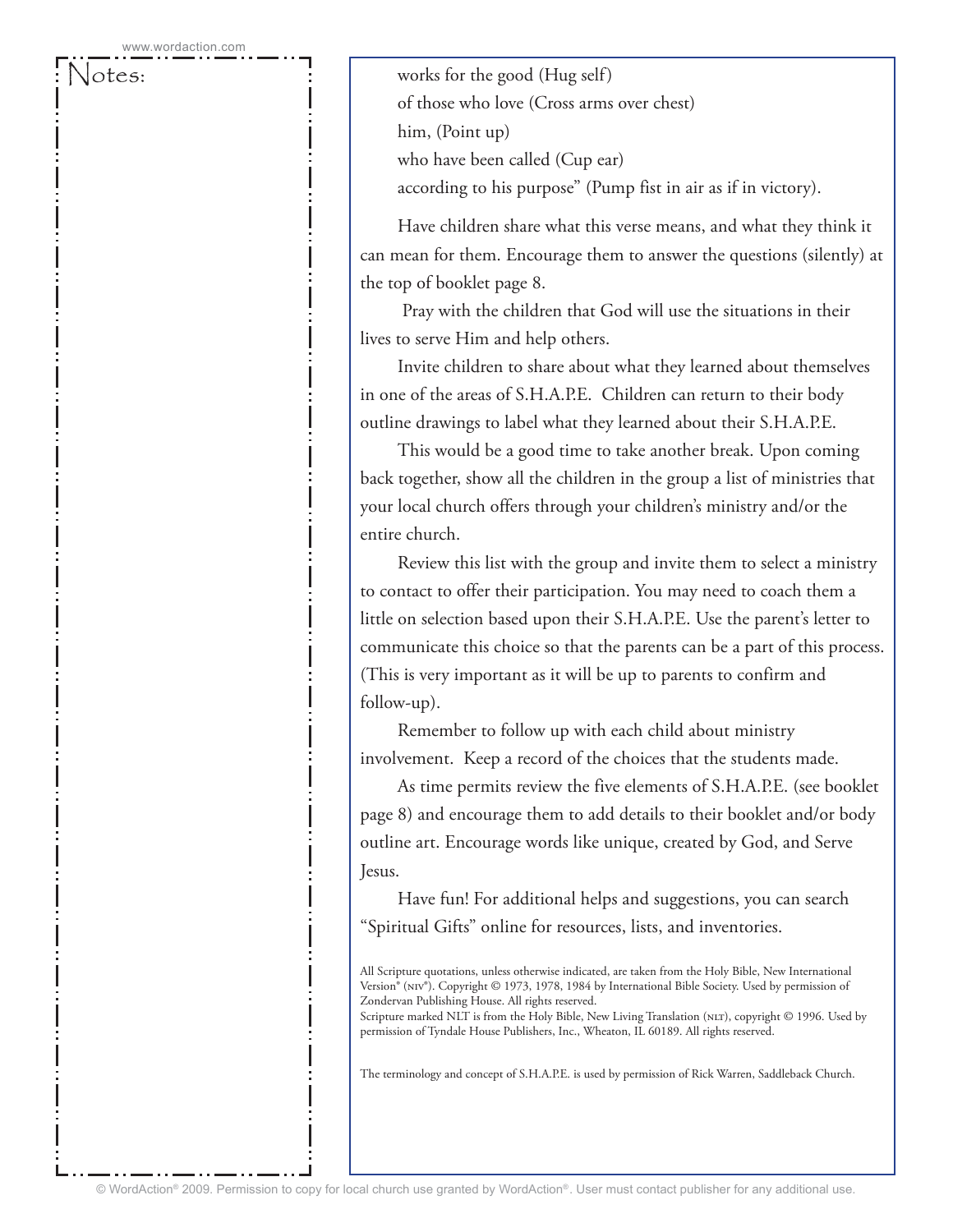# **Spiritual Gifts Quick Quiz**

Kead each statement. Checkmark the statements that best describe you.

- **1.** If you have just 1√ in a spiritual gift category, then this is probably not something that best fits you.
- **2.** If you have 2√ in a spiritual gift category, then this may be something you should check out to see if it fits you.
- **3.** If you have 3 or 4 ∕ in a spiritual gift category, then this is most likely a spiritual gift for you. Talk to a trusted grown-up to help you pray for God's guidance in using this spiritual gift.

# **Administration/Organization**

- ❏ I like to make lists and organize things for myself and others
- ❏ I am good at setting and meeting goals
- ❏ I enjoy planning a job and seeing it completed
- ❏ I can be counted on to get things done

# **Fellowship**

- ❏ I welcome others wherever I am
- ❏ I motivate others to get involved as a part of the Church
- ❏ I like to be around others, it gives me energy, I especially enjoy worshiping God with other people
- ❏ I introduce people to one another, encouraging strong friendships in the Lord

### **Shepherding/Guidance**

- ❏ I can sense how God wants to use another person and let that person know
- ❏ I challenge my friends to give their very best to Jesus
- ❏ I am bold and encourage others to serve Jesus
- ❏ I recognize how God can use different people to advance His kingdom

### **Evangelism**

- ❏ I have a strong desire for everyone to know and love Jesus as Savior
- ❏ I enjoy telling other people about Jesus
- ❏ I am able to share my faith with courage wherever I am
- ❏ I eagerly share my salvation story with others

### **Discernment**

- ❏ I truly want to obey God with the choices that I make
- ❏ I pray, regularly asking God to help me make right choices
- ❏ I enjoy reading my Bible to help me know what God wants for me
- ❏ I recognize, with God's help, the difference between right and wrong

### **Giving/Stewardship**

- ❏ I care about those in need and try to find ways to help
- ❏ I cheerfully give to God and others what I have
- ❏ I think it is important to give to God
- ❏ I am known for my generosity in giving of my time, my abilities, and my money for the Church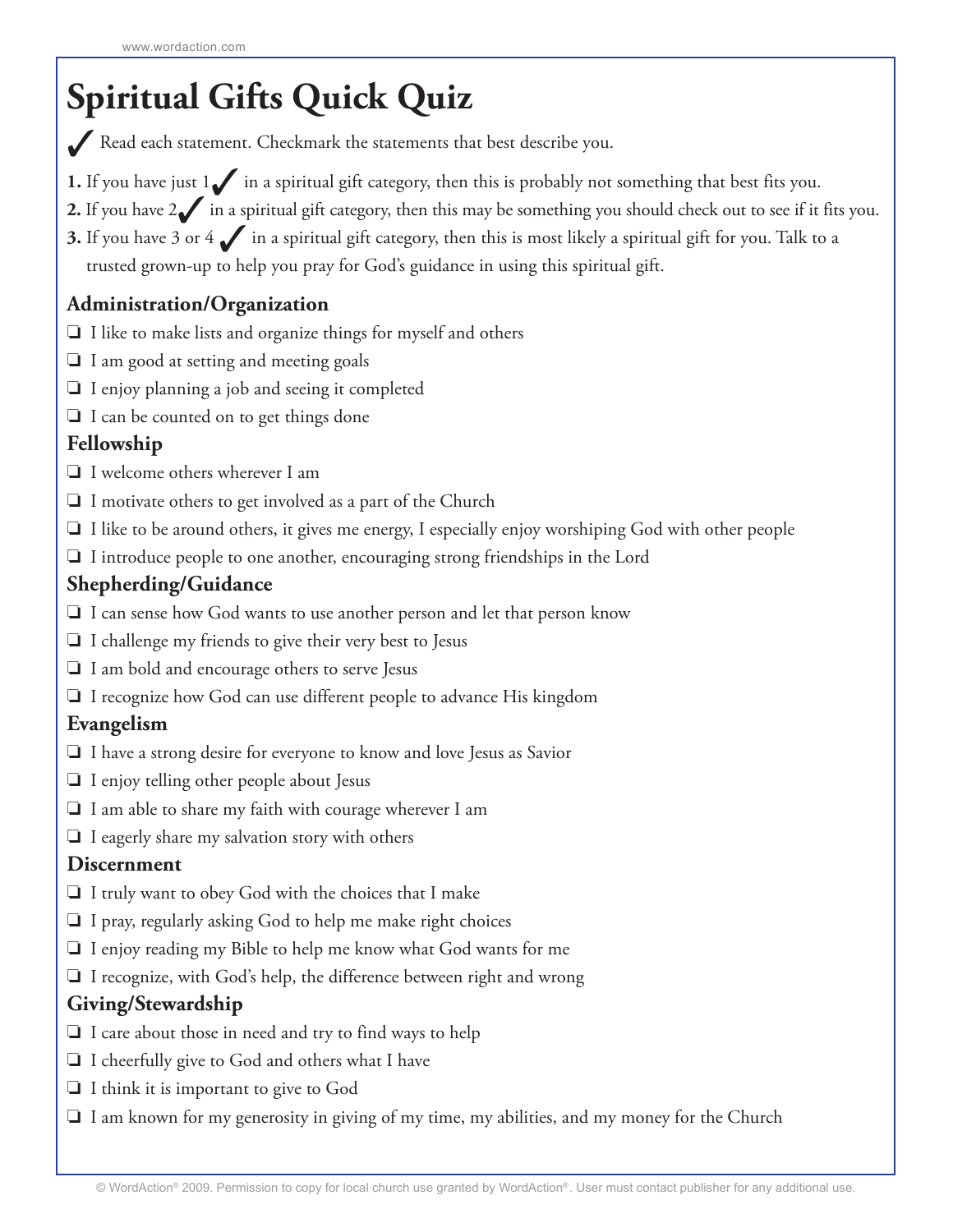# **Hospitality**

- ❏ I almost never meet someone that I cannot talk with
- ❏ I see people as potential friends and want to make them comfortable
- ❏ I like to find ways to help others feel God's love
- ❏ I enjoy visiting the sick or shut-ins or those in need to give help and comfort

## **Knowledge**

- ❏ I readily remember and learn from Scripture
- ❏ I like to study the Bible
- ❏ I am not afraid to ask questions in order to understand God's teachings
- ❏ I like to talk about what God teaches with others

### **Leadership**

- ❏ People often turn to me for help
- ❏ My friends look up to me and want to do as I do
- ❏ I am respected by others and listened to when I speak
- ❏ If I am in a group without a leader, I will most likely take the lead

### **Mercy/Compassion**

- ❏ I quickly recognize when someone else is hurting
- ❏ I encourage people who are discouraged
- ❏ It makes me hurt to see someone else hurting or in pain
- ❏ I strongly feel compelled to help when others are hurting

### **Helps/Service**

- ❏ I like to pitch in on service projects and do my part
- ❏ I think helping others is a great way to spend free time
- ❏ I would give up something that I want in order to help someone else
- ❏ I am almost always the first to volunteer to help at church, home, or school

# **Teaching**

- ❏ I really want others to learn from God's Word
- ❏ I like to find ways to communicate the truth of the Bible so others can understand it
- ❏ People sometimes tell me I am a good teacher, especially with younger sisters and brothers
- ❏ I think a great time is teaching a Bible story to or doing a puppet show for younger children

**Did you know** that the Holy Spirit can gift us in different ways at different times in our lives? That's right . . . always listen to Him . . . He just might want you to do something new!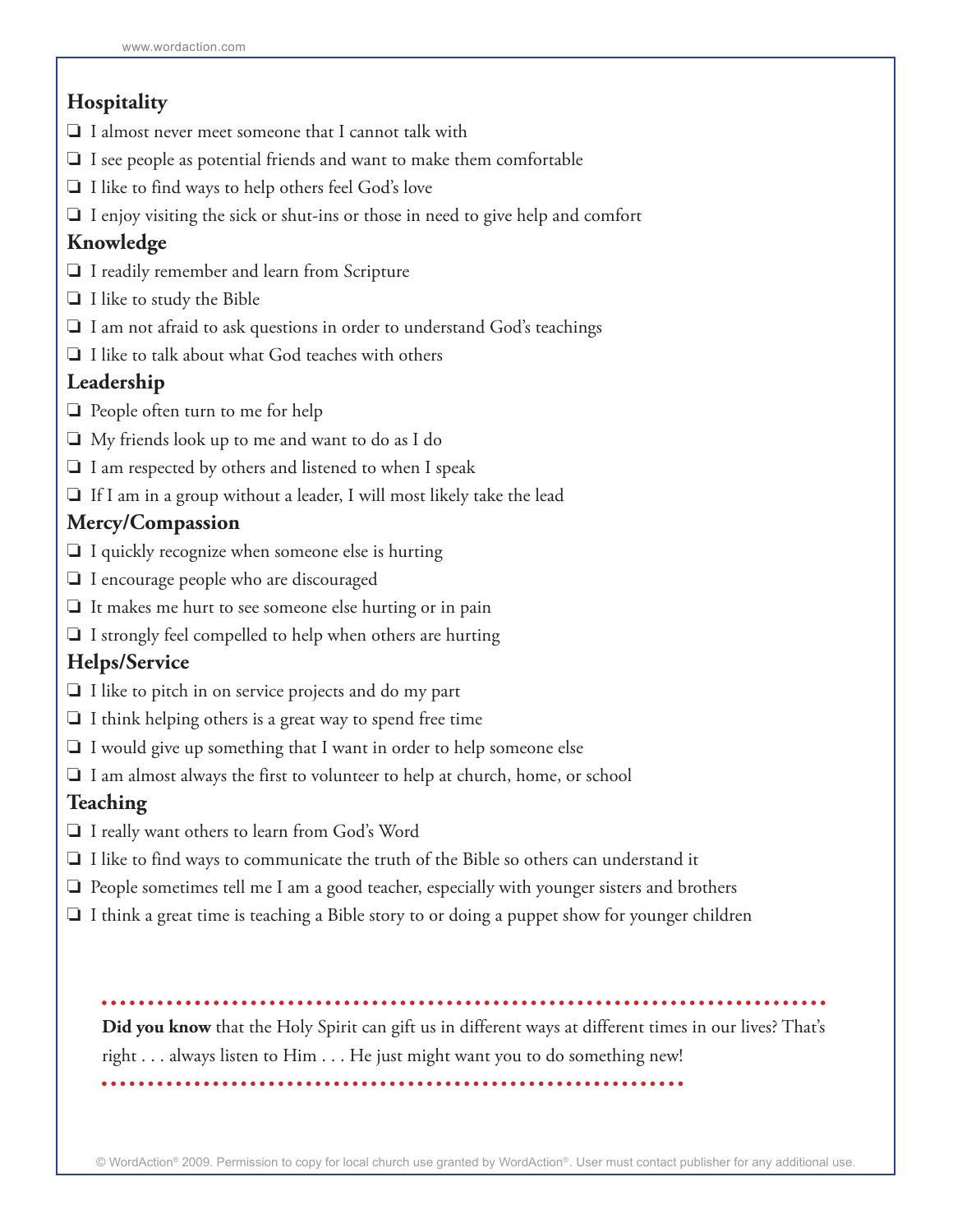

# **Dear Parent,**

Today your child participated in a discipling class where we learned about our spiritual gifts, abilities, and how we use our unique S.H.A.P.E. to serve Jesus. Each child in the class completed a booklet that they have brought home for you to look over with them. Encourage your child to read it with you and share with you what they learned about themselves.

Based on the information your child discovered and the ministry opportunities of our Church \_\_\_\_\_\_\_\_\_\_\_\_\_\_\_\_\_\_\_\_\_\_\_\_\_\_\_\_\_\_\_\_\_\_\_\_\_\_\_, the following is a ministry that your child would like to connect with and join their team:

\_\_\_\_\_\_\_\_\_\_\_\_\_\_\_\_\_\_\_\_\_\_\_\_\_\_ \_\_\_\_\_\_\_\_\_\_\_\_\_\_\_\_\_\_\_\_\_\_

Ministry Contact person and info.

We would like for you to contact this ministry leader with your child because we believe that as the spiritual director of your child you need to initiate this communication. If you need any assistance please feel free to contact me at \_\_\_\_\_\_\_\_\_\_\_\_\_\_\_\_\_\_\_\_\_\_\_\_\_\_\_\_\_\_\_\_\_\_\_\_.

I hope that this will be the start of a lifetime of great service to our Lord as your child uses spiritual gifts, motivations and desires, abilities, personality, and experiences to build the Kingdom. Thank you for allowing your child to be a part of this time of discipling.

Sincerely,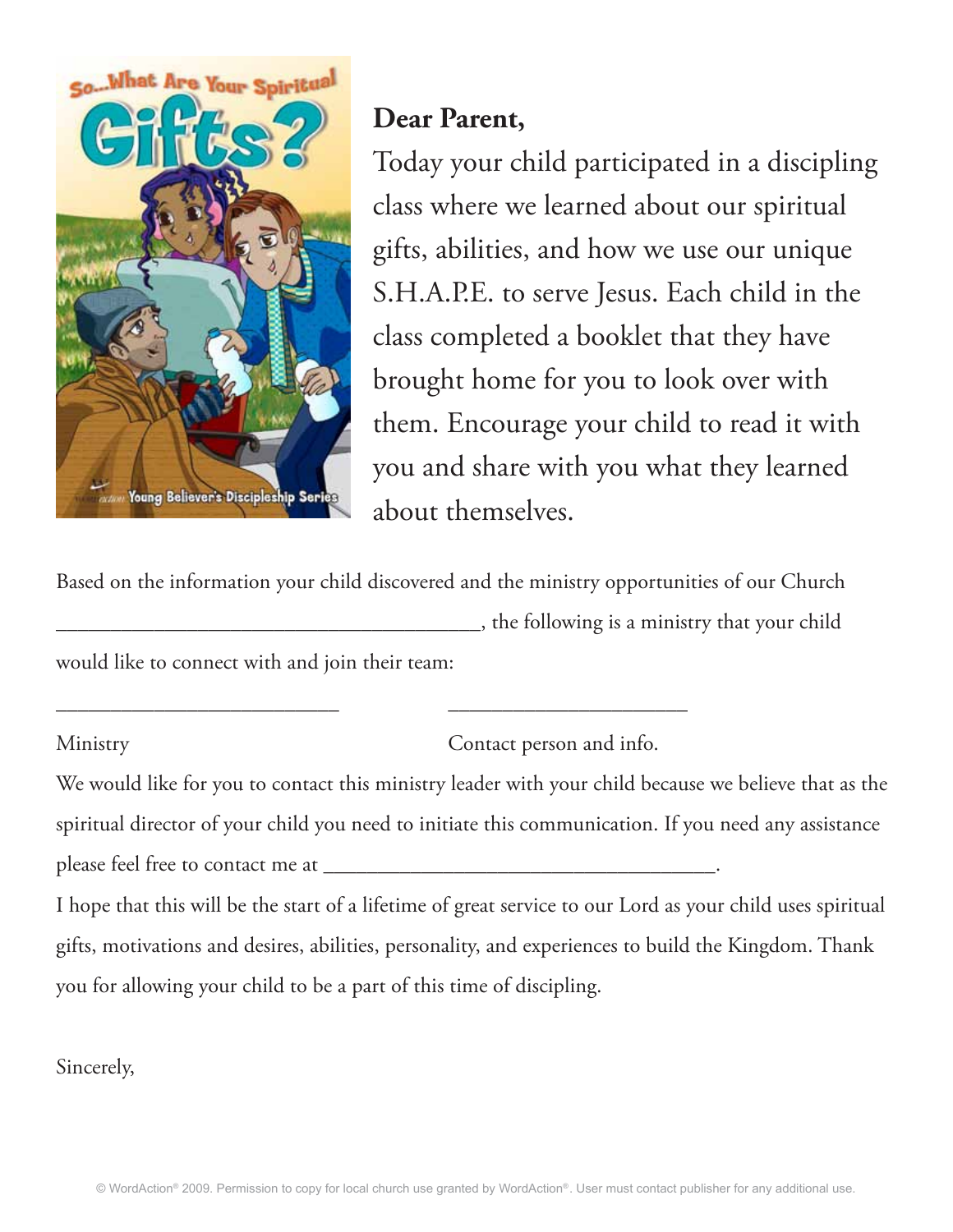



# **Young Believer's Discipleship Series**

# Resource

List

**Bible**

**This** *Parent Guide*

*So . . . What Are Your Spiritual Gifts?*  **Student Booklet (one per child or family member)**

**Pens and pencils**

**Hand mirror**

**White board or poster board**

**Dry erase or regular markers**

**8 ½" by 11" (21.25 x 27.5 cm.) letters S, H, A, P, E**

**Full sized or larger dark sheet or fabric**

**Scissors**

**Large roll paper (butcher, end newspaper, or bulletin board)**

**Container (bag, box, hat, or bowl)**

*The Purpose Driven Life* **by Rick Warren, opt.**



# **So…What Are Your Spiritual Gifts? Parent Guide**

**Scripture:** "For we are God's workmanship, created in Christ Jesus to do good works, which God prepared in advance for us to do" (Ephesians 2:10).

**Purpose:** The purpose of this *Parent Guide* is to create a learning environment to help your child, children, or family discover their unique gifts and abilities that can be used for

serving the Lord and others. It is designed to be used along with the student booklet entitled, "*So . . . What Are Your Spiritual Gifts?*" (order CD-3210 at www.wordaction.com).

# Welcome Parent!

# *A Note About Serving*

Reading through Scripture do you find a passage regarding how old Christians have to be before they can serve? Of course not! What you do find is a passage that gives us purpose for teaching children about serving others and using the spiritual gifts that God provides: "Jesus grew in wisdom and stature, and in favor with God and men" (Luke 2:52).

This Scripture verse clearly communicates that children are just as valued in the kingdom of God as their older family members. Children that become believers have an incredible opportunity to impact and transform their home, school, and world by serving others, and not just focusing on themselves.

This short study on spiritual gifts was carefully and prayerfully designed to inspire children to **1)** know they are a unique creation of God, **2)** understand that they have special gifts and abilities, and they were designed to serve God, and **3)** be encouraged to find a ministry within the body of believers that they worship with.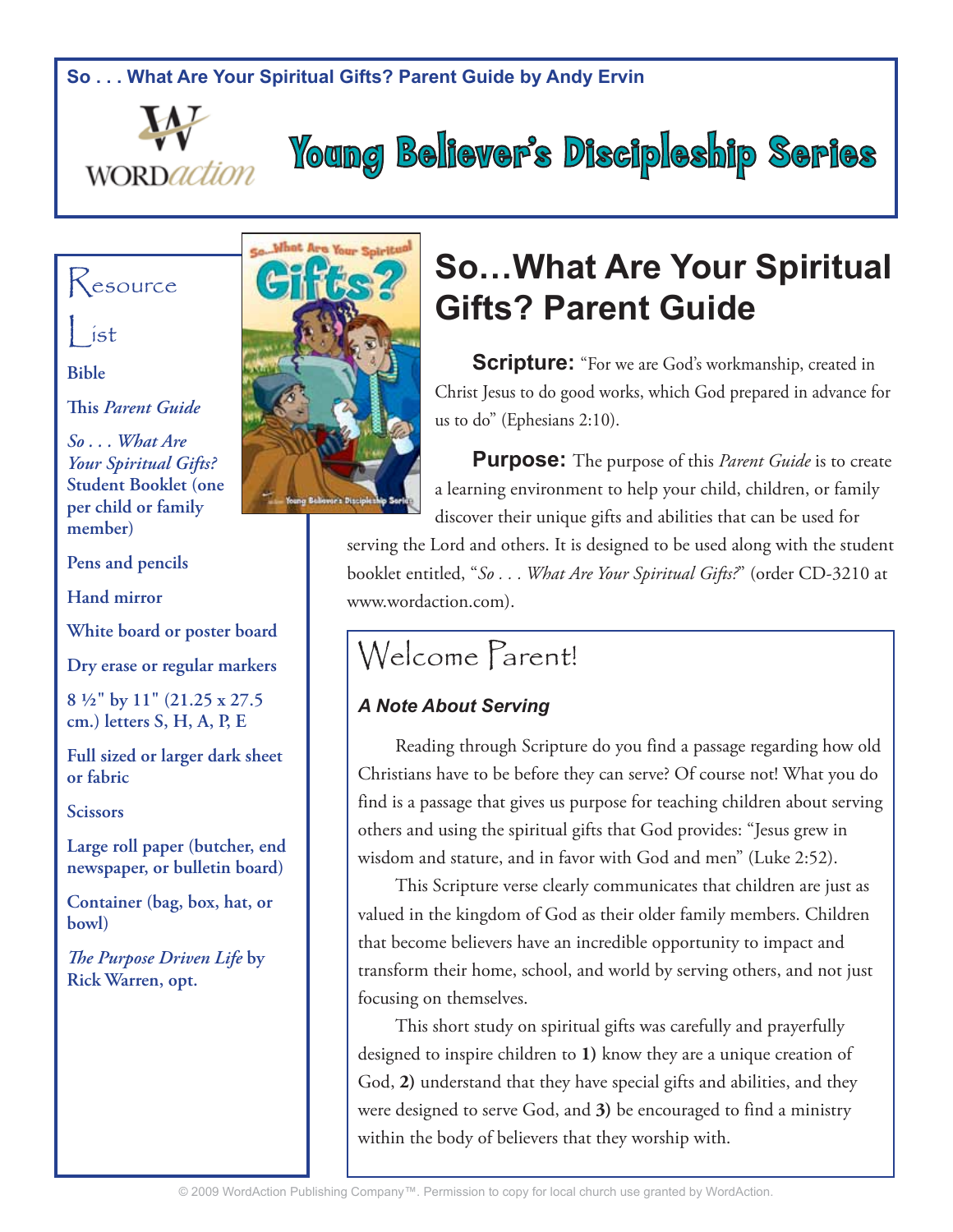# How to use this guide:

**Prepare by first praying about the direction of this time with your child, reading this parent guide, and then doing the suggested activities. This will help prepare you for the experience, and prepare for any questions that may arise as you lead your child and family through this spiritual gifts study—helping each of you to discover and better understand your unique S.H.A.P.E.**

**Create an open family environment. Allow your child and other family members to ask any questions they may have about the process and experience of using their spiritual gifts in service to God and others.**

- **You may want to invite the pastor to your home to participate, talking with your family about spiritual gifts, service, and its application in family life.**
- **Decide as a family a service project to do together.**
- **Have fun! This should be something that you enjoy and are passionate about experiencing with your child and family. You are the spiritual leader for your family. Help your child develop and use the spiritual gifts that God has given.**

It is the hope of this author that you, as parent, will see this as an opportunity to raise awareness for your child, as a believer, to get involved in ministry. This could be a doorway for your child and family to explore the work of the Holy Spirit in all aspect's of life. Plus, the experience of serving God and others creates powerful experiences that allow for faith to grow and mature.

This author began serving at age 12 and was called into ministry in that season of serving as a child. In other words, what you invest in this learning experience will have great and far-reaching dividends in years to come through the lives that commit to growing and serving in the kingdom of God. You are the living image of Christ and His servant leadership to the children whom you parent. This study and others like it can guide as you help your child grow in the Lord.

# **So, What Are Spiritual Gifts and What Do They Mean to Christian Service?**

God, the Father, chose to send His Son to earth as the way of salvation for humanity. It was in this humanity that Jesus demonstrated service to God. Despite human frailties and physical limitations, Christ modeled service with His humanity for us so that we could see the value in serving. Children are constantly exposed to a culture that says "serve me" rather than "serve others." If children capture this "service to others" concept while they are still young they will most likely be lifelong servants in the kingdom of God.

Another way to see this is that serving in ministry as a family gives us a chance to gauge the spiritual development of our children. One way that we will see the fruit of their faith is through their works of service. By the time children reach upper elementary they are developmentally ready to interact with peers and older people. A tremendous amount of self-esteem can be derived from these early service opportunities as they uncover and discover the use of their spiritual gifts. The message that we hope you will share as a family is . . . "let the children serve!"

# **Why Should the** *So . . . What Are Your Spiritual Gifts?* **Student Booklet and Other Resources Be Used?**

If you expect children to "get it" then you have to use the right tools. This booklet was designed for elementary-age children to really think about who they are "in Christ" and how much fun it is to serve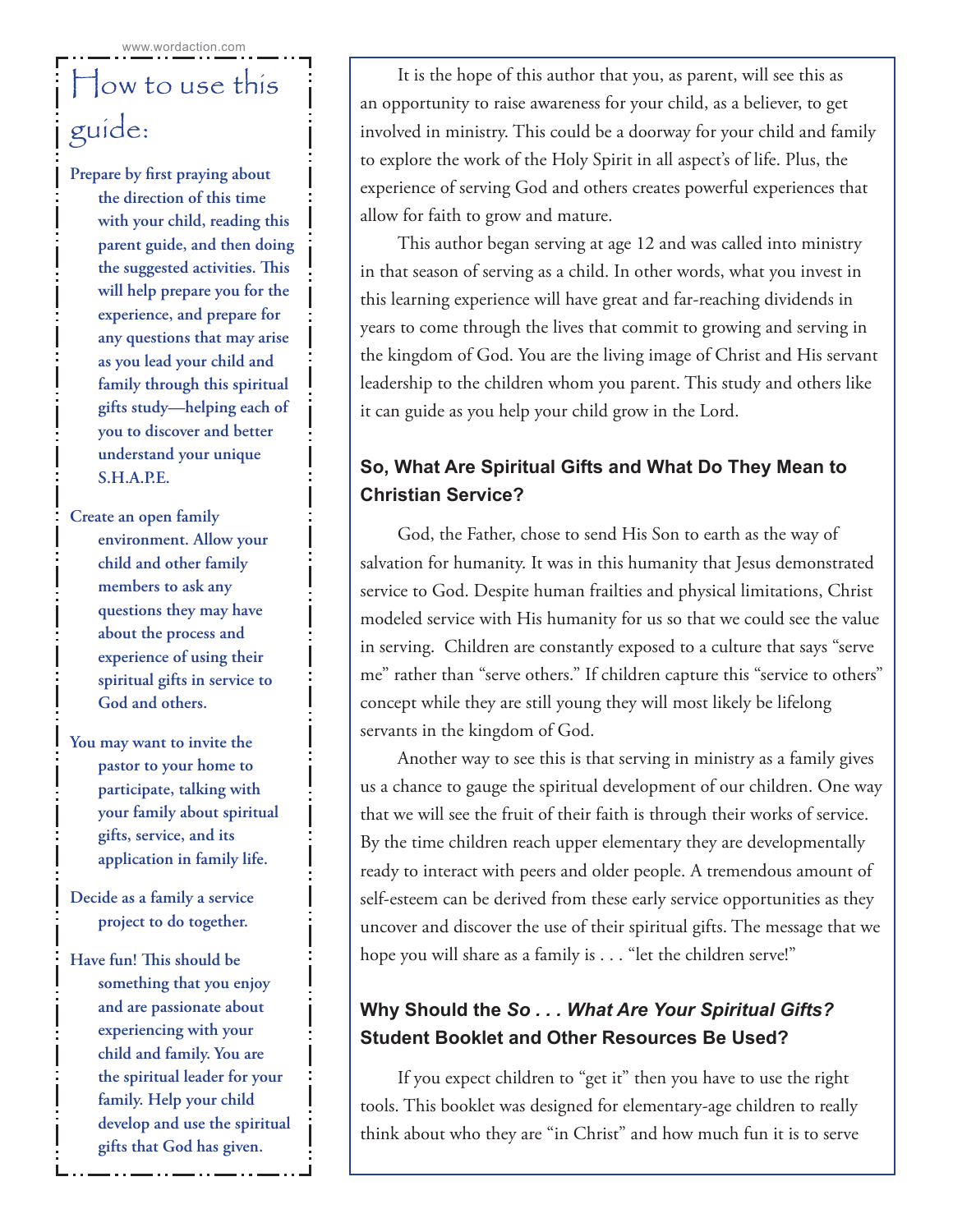Make sure you understand the doctrinal standing on the use of spiritual gifts for the church that you attend. Talk with your pastor. Ask any questions that you have and be prepared to answer the questions of your child or family members.

# **Biblical Passages about Serving Jesus:**

Read these passages as you prepare. Then read them with your child and family too.

- —Ephesians 2:10
- —Psalm 139:14-16
- —1 Corinthians 12:1
- —1 Corinthians 12:4-7
- —Romans 12:6-8
- —Matthew 25:23

You will need a white board and dry erase markers or poster board sheets (or use paper that you have around the house) for your discussion on booklet pages 2 and 3. Be sure to have a Bible to use and have letters cut out of cardboard or poster board that spell S.H.A.P.E. God and others through their unique spiritual gifts, their passions or heart desires, their abilities, personality, and experiences. These are all ways that God prepares His people for service.

So use the booklet and have fun with it. Be creative, and make this as much of an interactive time as you can. See the suggestions within this parent guide for fun activity suggestions to experience this study as a family.

# **A Word About Spiritual Gifts**

In this study you will be introducing elementary children to the concept of spiritual gifts. We have included a spiritual gifts quick quiz at the end of this guide. Also, there are several spiritual gift inventories that are available from Christian publishers. Be careful not to use a long one that will frustrate children. Keep inventories simple and allow them to see that spiritual gifts are not rules or limitations to ministry . . . they are simply one of five things that make them unique. They help us to understand and serve.

So in other words, teach about spiritual gifts but do not get "hung up" about them. Help children understand that God has designed all parts of who they are in Him in order to serve Him and others through their spiritual gifts.

Remember that all believers have at least one spiritual gift, and that spiritual gifts are not the same as the Fruit of the Spirit identified in Galatians 5:22-23. Some spiritual gift listings will have up to 20 various gifts mentioned. Some will have lists of 8-9. We have included 12 that seem best suited for children. It would be a good idea for you to read 1 Corinthians 12, 1 Corinthians 14, and Romans 12:6-8 as you begin to prepare.

# The Lesson

# Introduction

If you have not done so, give your child a copy of the booklet, *So . . . What Are Your Spiritual Gifts?*

Say, **Today we are going to work together to discover how to serve Jesus along with others. This is a special way that we can follow God's plan for our life. The cool part is that we each have a unique way of helping and serving others through the use of spiritual gifts, the things that are important to us, the abilities, personality, and experiences that God has given to each person.**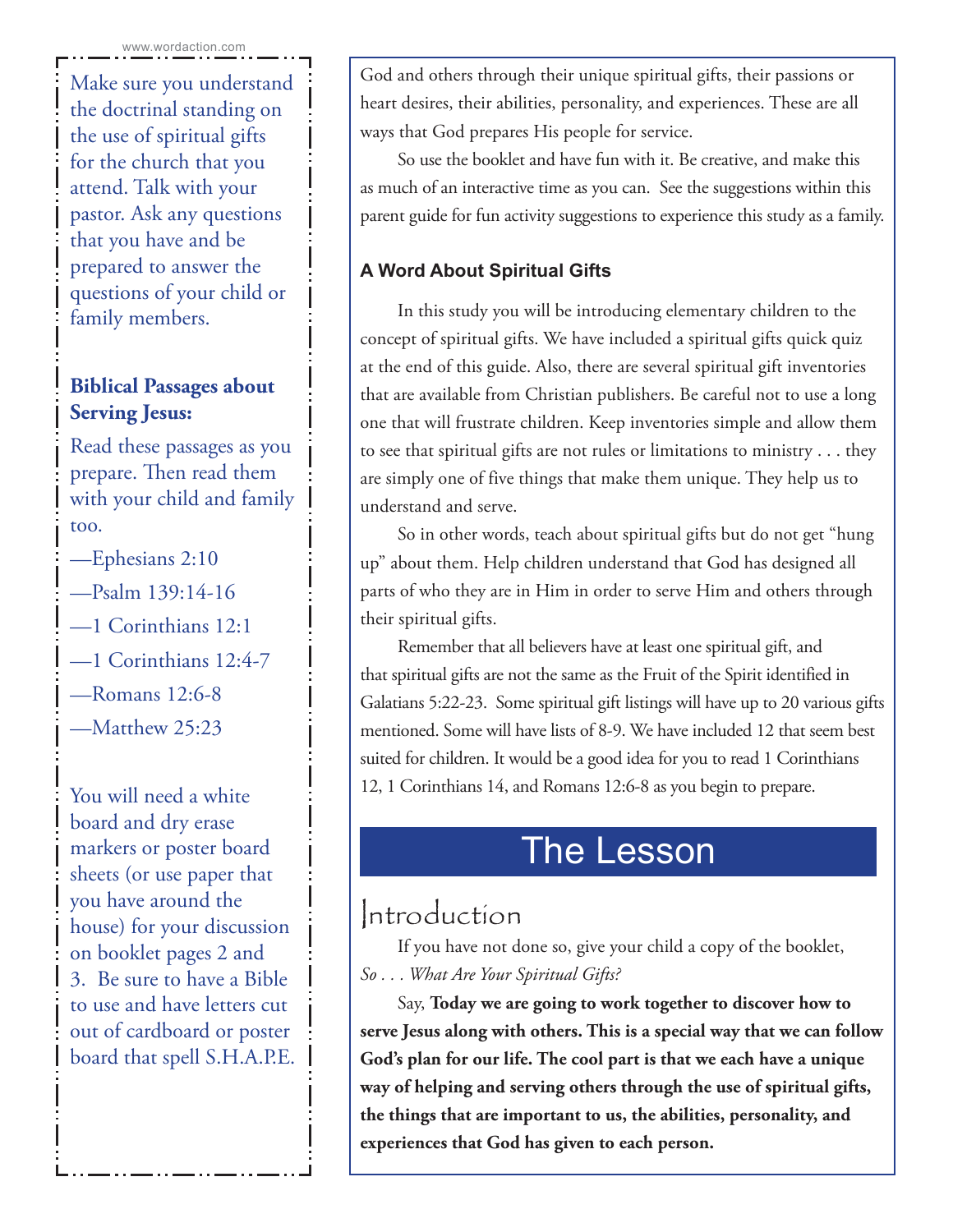



# Notes:  $\bigcup_{i}$  Do You Know Someone Like?

Page 2 in *So…What Are Your Spiritual Gifts?* 

Turn to page 2 of the student booklet.

Say, **Think about a recent sports event you attended, saw on TV, or listened to. What were some of the things the players had to do**  in order to win the game? (Allow time for response. Answers will vary.) Encourage family members to think about the role that each player has. If you receive no responses suggest that they think about what each player needs to focus on. (Possible answers: the position, the part, the job, or what the player is supposed to do to help the team succeed.)

On the white board or poster board, record the answers. Make a list of these answers for reference.

Say, **Now what do you think would happen if the players on that sports team did not do any of the things we listed?** (Answers will vary but should focus on things like lose the game, run into each other, get mad, quit, create, etc.).

Refer to booklet page 2. Read about the two people to meet (Amber and Grant). Ask, **Have you ever felt like Amber? What about Grant?** (Pause to listen to family members share. Then share a related example from your childhood.)

Read the question at the bottom of page 2 to your family, **What do you think both of these young believers want to do?** (Serve Jesus) **Let's find out some helpful information about serving Jesus.**

# The Download on Serving!

Page 3 in *So . . . What Are Your Spiritual Gifts?* 

Turn to booklet page 3. Check all the statements on the music player that apply. You may want to read the statements together as a family and answer:

- ❏ I am a believer in Jesus.
- ❏ I know that Jesus is my Lord and Savior.
- ❏ I have admitted my sins and asked for God's forgiveness.
- ❏ I want to serve Jesus.
- ❏ I want to make the world a better place.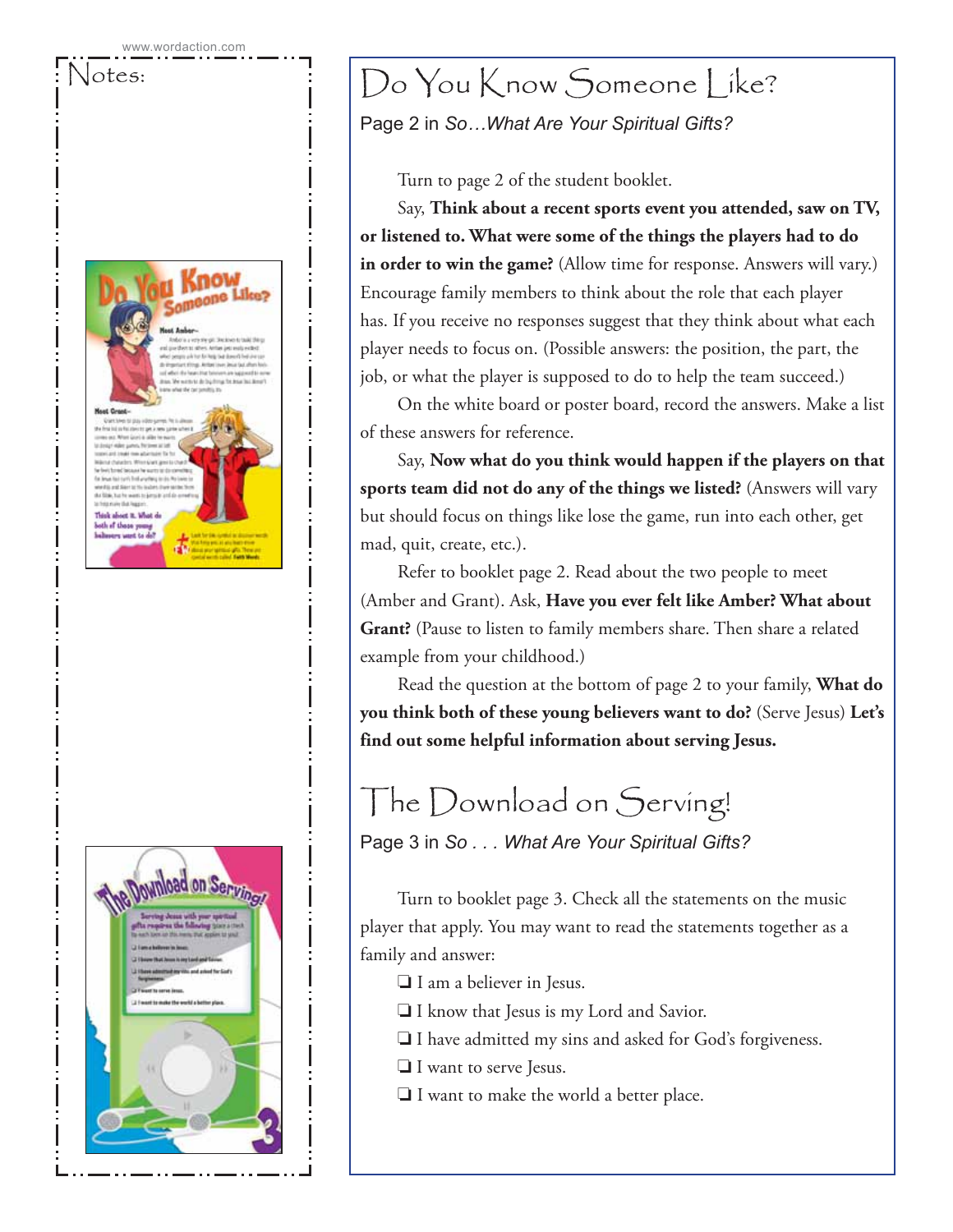

A good resource for this is the booklet *My Best Friend, Jesus*. You can order this online at www.wordaction.com. Order number JFSB-3000. Search for this under "Children," and then, "Resources."

Say, **Those people who believe in Jesus, know Him as Lord and Savior, and live to please God, want to serve Him and others, helping to make the world and others' lives better.**

**Note to Parent:** If you have a family member that expresses interest in salvation, you can offer a salvation prayer. Follow this A-B-C plan, do not be afraid to stop this lesson and share from your heart your relationship with Jesus Christ. Explain why He is your Savior. Leading your child to Christ is one of the greatest privileges you have as a parent.

- **A—Admit** you have sinned (this is knowingly doing what you know God does not want you to do, or not doing what you know God wants you to do). Tell God what you have done (or not), be sorry for it, and be willing to quit or to do what God wants you to do. (Read Romans 3:23)
- **B—Believe** that God loves you and sent His Son, Jesus, to save you from your sins. Accept the forgiveness that God offers you. (Read John 3:16)
- **C—Claim** Jesus as your Savior. Acknowledge God's forgiveness, respond with love, and follow Jesus. (Read Romans 10:13)

Here is an example of a straightforward salvation prayer to pray with children:

**Dear God,**

**Thank You for sending Your Son, Jesus, to die on the Cross for the sins or wrong things I have done. I admit that I have disobeyed You. I want to choose to live as You teach me to live. I believe and accept that You have forgiven me. I love You, Lord, and ask that You would be my Savior and Best Friend. I promise to choose to love and follow You. Thank You, God, for Your love and forgiveness.**

**In Jesus' name, Amen.**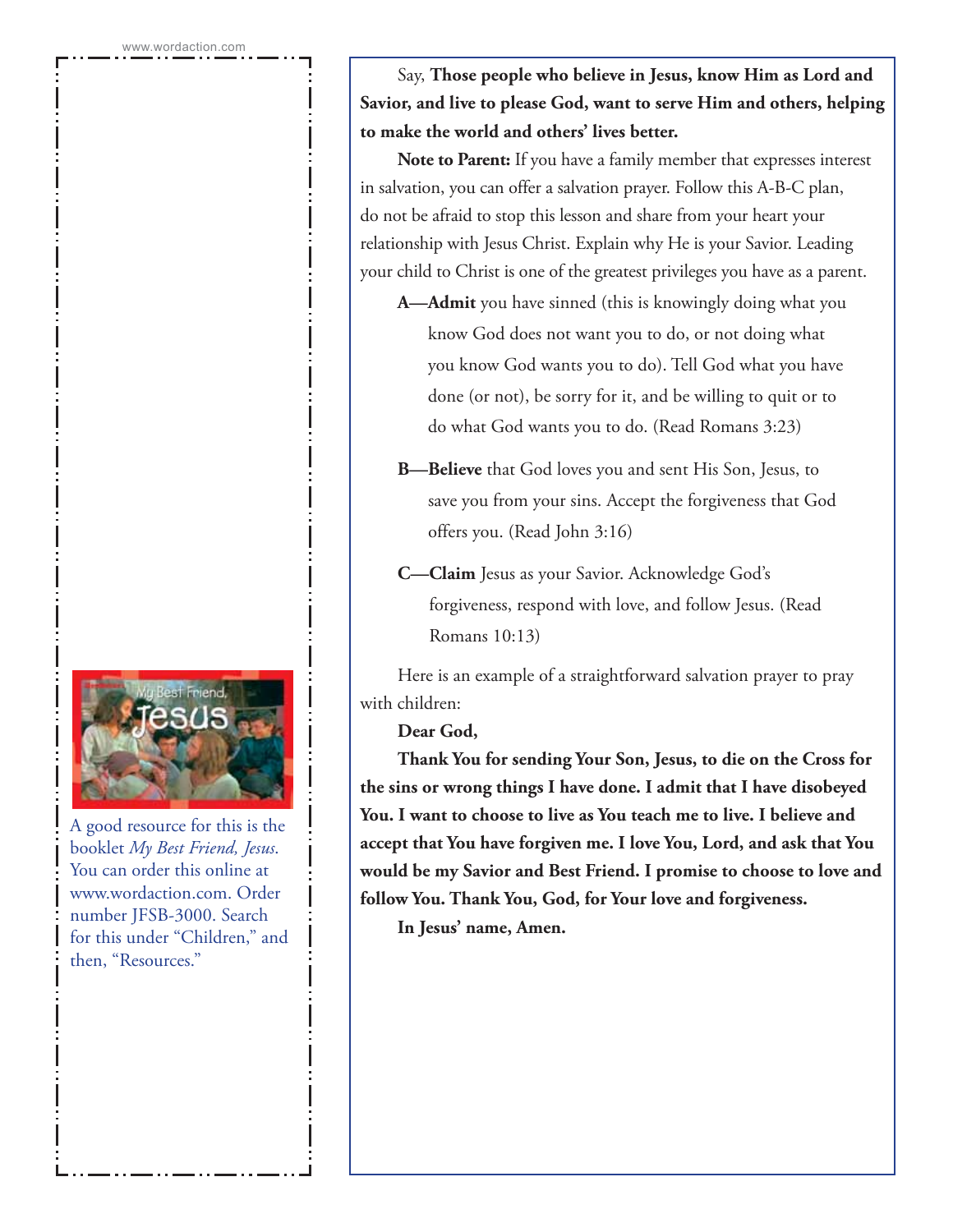



# Explore God's Word

Understanding Service and Spiritual Gifts from God's Word Page 4 in *So…What Are Your Spiritual Gifts?*

## Say, **The Bible is a good source of wisdom for us to understand what serving is all about. Let's open the Bible and take a look.**

Turn to booklet page 4. You will need pens or pencils for writing, and markers for use on the poster board or white board.

Use the white board or a poster board and draw a triangle with the word "SERVE" in the center. Be ready to write those whom we serve on the triangles angled lines.

Say, **Let's read these three Bible verses. They can help us learn why we serve and who we serve.**

### **Verse 1: Acts 13:2.**

Open the Bible, locate, and read Acts 13:2. Ask, **According to this verse what are we set apart to do?** (Work) Fill in the blanks on booklet page 4.

### W O R K

Ask, **Who are we set apart to serve when we do this work?**  (The Lord) Print the words, "To the Lord" beneath the triangle. Say, **Everything we do for God, we do with His strength and help. Let's pray and thank God for helping us live in service to Him through the spiritual gifts, the things we love to do, the things we are good at, and the experiences that He gives us.** Lead your family in a short prayer, asking God to guide you in serving opportunities and choices.

### **Verse 2: Hebrews 6:10.**

Open the Bible, locate, and read Hebrews 6:10. Ask, **According to this verse who will not forget the work that you do?** (God) Fill in the blanks on booklet page 4.

### G O D

Ask, **Who are some of the people that you help when you serve God?** (His people) Fill in the blanks on booklet page 4.

# HIS PEOPLE

Point to the triangle. Say, **Everything we do in serving as Christians to help others, we need to do prayerfully and with God's help.** Ask, **So, do you think that means God will support you and not forget the work that you do?** (Yes) Print the words, "To Other Believers" along the left-angled line of the triangle. Say, **So serving God**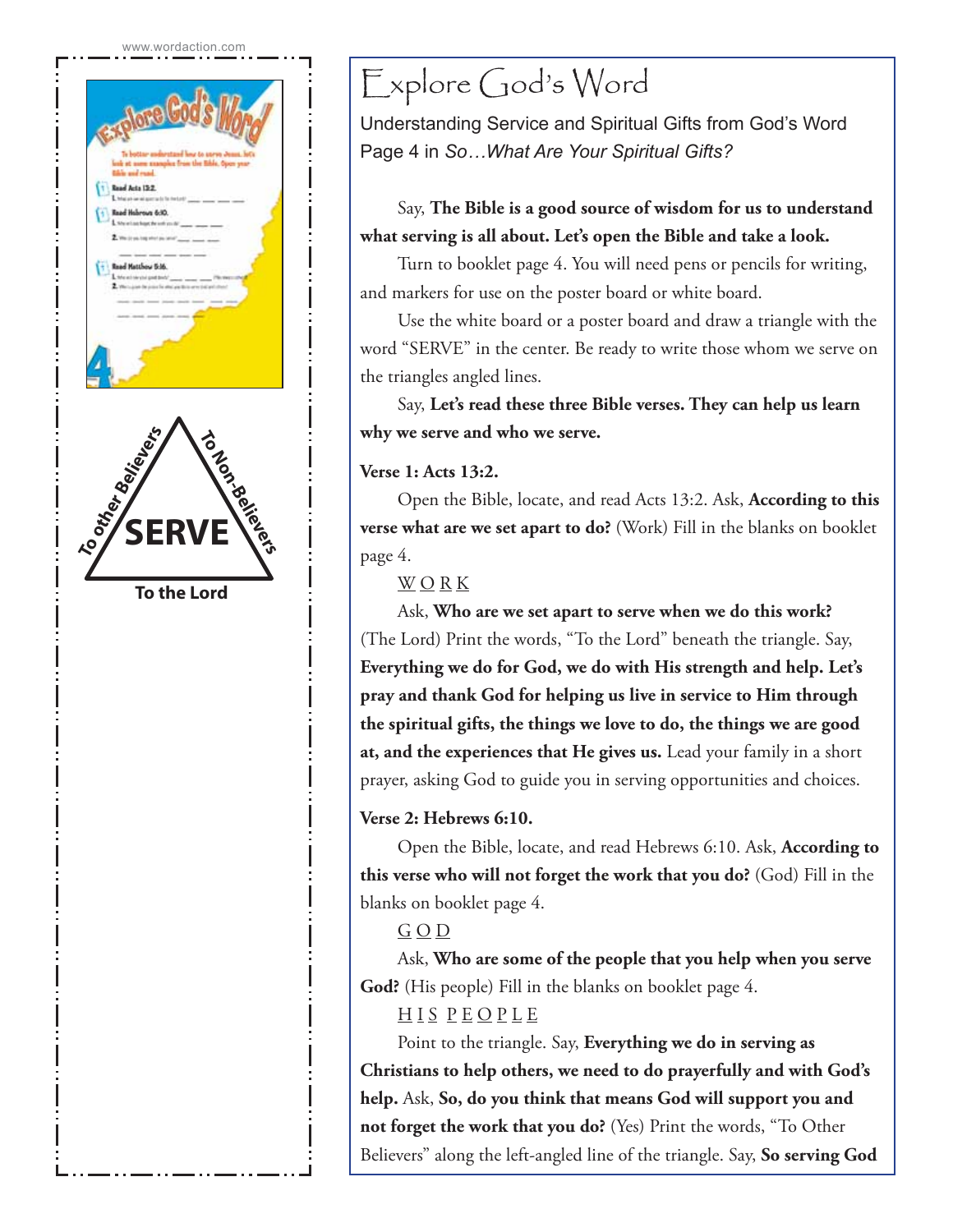Notes: **and others includes serving the people of God—or other believers.** Lead your family in a short prayer, asking God to guide in serving opportunities and choices for other believers. Ask, **What are some things that you can do to serve God and other believers?** (Allow responses. You or a family member can write these ideas around the outside of the triangle.)

### **Verse 3: Matthew 5:16.**

Open the Bible, locate, and read Matthew 5:16. Ask, **According to this verse who will see your good deeds?** (men) Fill in the blanks on booklet page 4.

### $\underline{M}$   $\underline{E}$   $\underline{N}$

Say, **This means people who see you and realize that you are a helpful, caring person. This is men and women, boys and girls. This is especially about a group of people that do not believe in God. Did you know that people form opinions about who God is and what He is like by watching your life and how you behave? How does that make you feel? What does that make you think about doing wrong or being mean?** (Allow your family time to reflect and respond.)

Ask, **Who do you think should get the credit or the recognition or the praise and applause for the good and helpful things that you do to serve others?** (Allow your family to respond.) Ask, **According to Matthew 5:16, who is given praise for what you do to serve God and others?** Fill in the blanks on booklet page 4.

FATHER IN HEAVEN

Point to the triangle. Say, **Everything we do in serving as Christians to help others, we need to do prayerfully and with God's help. And we need to praise God for the gifts and opportunities that He gives us for serving others.**

Print the words, "To Non-Believers" along the right-angled line of the triangle. Say, **So serving God and others includes serving the people that do not believe in or follow God and His Son, Jesus, right?** (Allow family members to reflect and respond. Have them close their eyes and think of people they may know that do not know the Lord.) After a few minutes, have everyone open their eyes. Say, **God cares about and loves all people. He wants all people to choose to love and serve Him. You can be a part of His plans for others. You can show people God's love by the things that you do.**

**\*Optional activity:** You will need a poster board and a marker for each family member. Set a timer for two minutes. Have your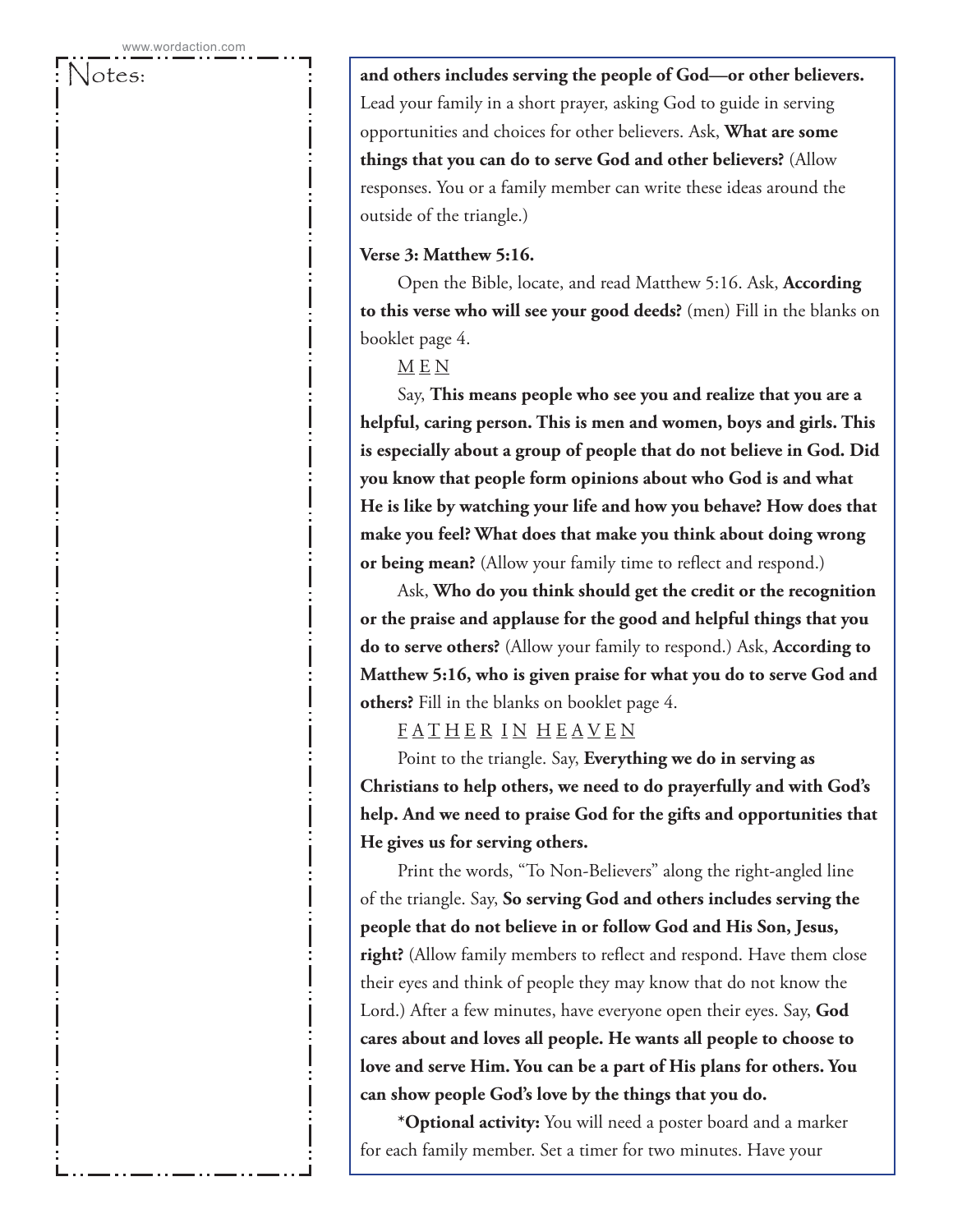



*Faith Word:*

The *Church* is the family of believers who have received Jesus as Savior. The *Church* with a capital C is all believers, everywhere.

Notes:  $\vert$  family write the names (or occupations) of as many people they know that share God's love with them through the service that they do. For example, a Sunday School teacher shares God's love with them by teaching them to know God and His Word.

> When the two minutes are up have family members share, and then, use this as a lead-in or follow-up to the booklet page 4 discussion.

# Your Body . . . Body of Christ . . .

Step Up to the X-Ray Page 5 in *So . . . What Are Your Spiritual Gifts?*

Grab an old dark sheet or scrap piece of cloth. Use the scissors to cut as many 1**½"** (3.75 cm.) slits in the sheet or fabric for all but one member of your family.

As an introductory activity to booklet page 5, hang the sheet in an area of your home.

Invite all but one family member to go behind the sheet and move around, and then pick a location at one slit to stand still. Do not reveal who is standing where. Explain to the family members that go behind the sheet to place one of the following through a slit in the sheet or fabric at your direction: nose, ear, thumb, or elbow.

Say to the family members behind the sheet, **Can each of you show us one of these: a nose, ear, thumb, or elbow? Thank you.** Wait a moment. Say to the family member watching on the other side of the sheet, **Can you guess which body part belongs to which person in our family standing behind the sheet?** Give the person two tries to guess.

Ask, **What was it like to try to guess which part belonged to which body?** (Answers will vary.) Explain that just like these body parts are unique, each one of us is a unique part of the Body of Christ. **Ask, What do you think unique means?** (Allow responses) **To be unique is to be special or one of a kind or even set apart in some way.**

Read **Romans 12:1-8** as your family members follow along using their Bibles. Ask, **Is it more easy or difficult to walk with one leg or two? Why do you have a nose? What do you need a heart or lungs for?** (Allow answers) Say, **This Scripture explains that just as our physical bodies are made of many parts that work together; it is the same for the Church. God designed the Church, His Church, the people of God, to work together. We each have different jobs that He plans for or wants us to do.**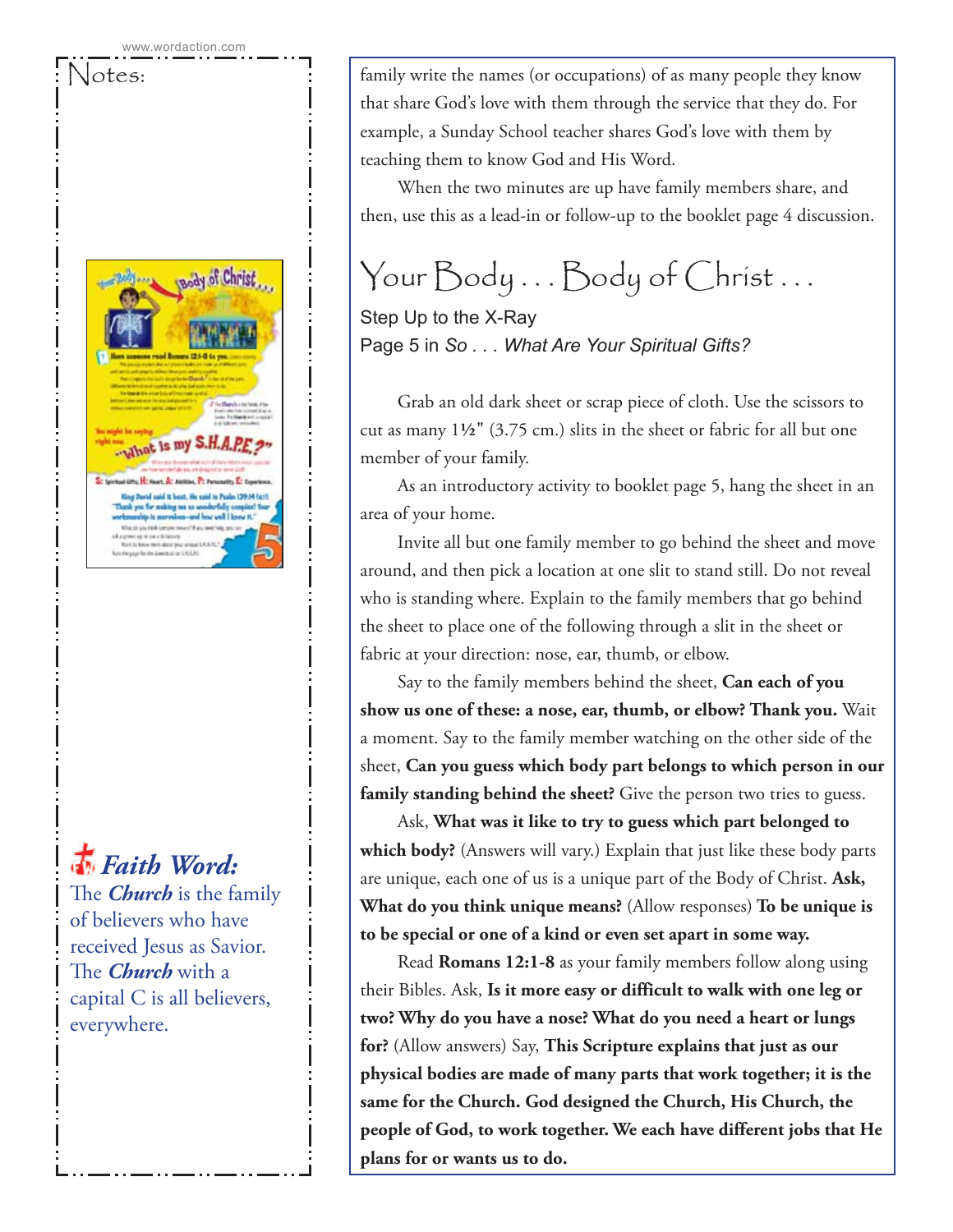

**of the Church does not do his or her part?** (Allow responses) **The Church does not work the way God planned for it to work without everyone's own special, unique S.H.A.P.E. Let's find out more.**

Notes:  $\left\{\n \begin{array}{c}\n \cdot \\
\cdot\n \end{array}\n\right\}$  Ask, What do you think happens when someone that is a part

**Note:** God has plans for His people, but if we do not fulfill those plans, that does not limit God. He accomplishes His purposes in other ways.

**\*Optional Activity:** Provide butcher paper or bulletin board paper. Have your child lie on the floor and trace the outline of his or her body onto paper. This outline can be used later to decorate and have your child identify his or her S.H.A.P.E. and draw lines next to the body shape and label the five components of S.H.A.P.E.

Hold up the letters you made that spell S.H.A.P.E.

Say, **Now we are going to find out what word or words that each letter stands for so we can understand our God-given S.H.A.P.E.**

Poll your family to see if they think their S.H.A.P.E. will be the same or different from the others in the family.

Read **Psalm 139:14**. (This is printed on booklet page 5 in the New Living Translation.)

Look up and read the definition of complex from a dictionary.

Tape the letters for S, H, A, P, and E on the wall. Then tape another sheet of paper beneath each letter. Ask, **Want to know more about your unique S.H.A.P.E.? Let's turn the page for a download on S.H.A.P.E.**

# My Unique S.H.A.P.E.

Pages 6-7 in *So . . . What Are Your Spiritual Gifts?*

Turn to page 6 of the student booklet. Your child will need a pen or pencil.

Look up Scripture and write the answers in the blanks provided. After this is completed, use the conversation in this parent guide to continue the discussion.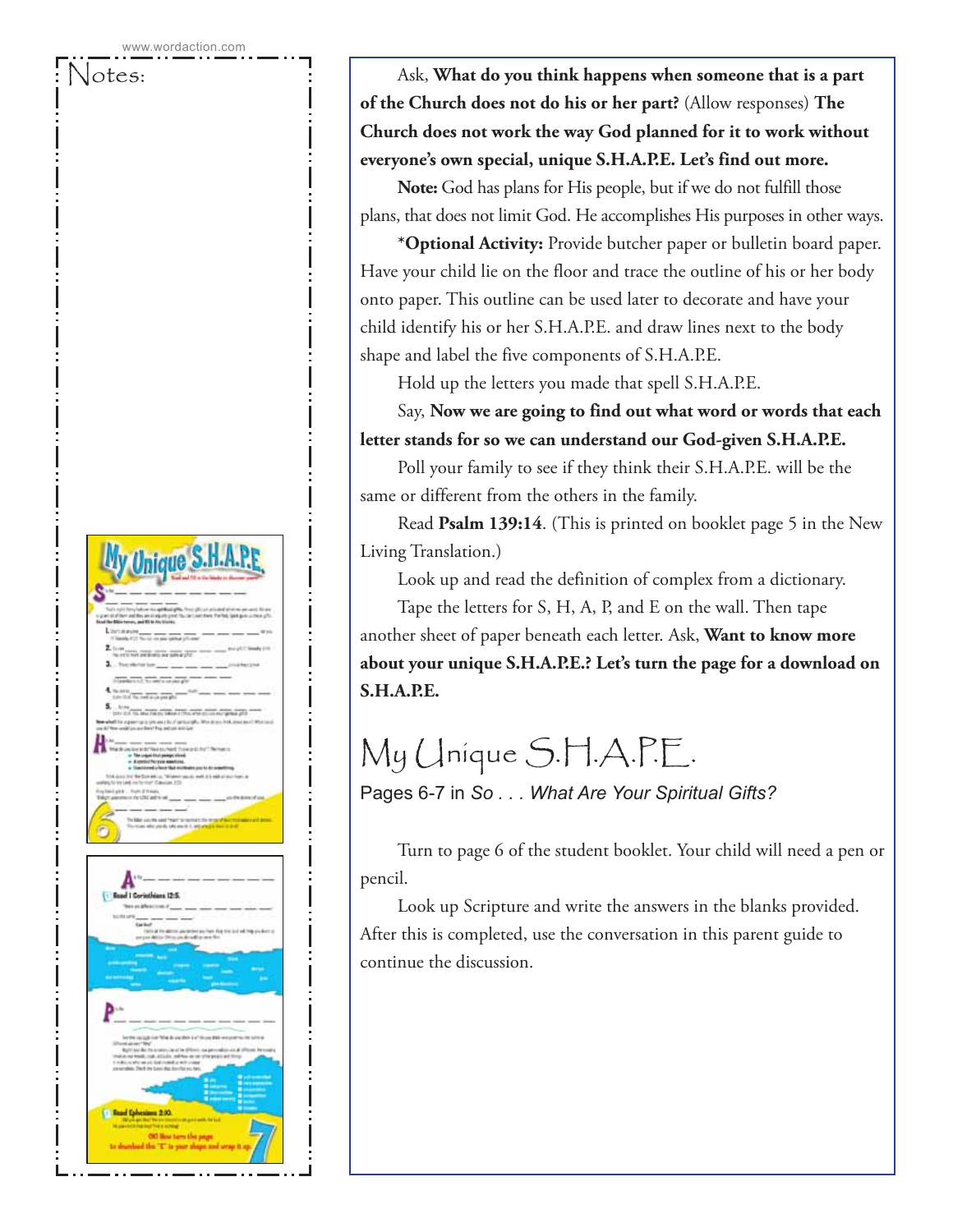Notes:

*Definitions to copy and cut out are separated by the blue, broken lines.*

### **Answer Key for Pages 6 and 7, and the top of page 8:**

### **S is for**

- SPIRITUAL GIFTS
- **1**  $\underline{L} \underline{O} \underline{O} \underline{K}$   $\underline{D} \underline{O} \underline{W} \underline{N}$  (Read 1 Timothy 4:12)
- **2** <u>N</u> **E** G **L E** C **T** (Read 1 Timothy 4:14)
- **3**  $G I V E N$  (and)  $F A I T H F U L$  (Read 1 Corinthians 4:2)
- **4** B E A R (and) F R U I T (Read John 15:8)
- **5** D I S C I P L E S (Read John 15:8)

### **H is for**

 H E A R T  $G I V E$  (and)  $H E A R T$  (Read Psalm 37:4)

### **A is for**

- **ABILITIES**
- $S \nsubseteq R \nsubseteq I \nsubseteq E$  (and)  $L \nsubseteq R \nsubseteq R$  (Read 1 Corinthians 12:5)

### **P is for**

P E R S O N A L I T Y (Read Ephesians 2:10)

(and on booklet page 8) **E is for** E X P E R I E N C E (Read Romans 8:28)

Circle Yes. Circle Yes. (Allow children to circle their answers as they choose.)

**Booklet Page 6 Additional Activity Suggestions and Helps: Spiritual Gifts**

Say, **Every believer has at least one spiritual gift and most Christians have more than one. These gifts are activated or made available to us when we are saved. They are not something we can earn . . . they are gifts. This means that the Holy Spirit gives them to us, and He helps us to use them to serve God and others.**

Ask, **How old do you think you need to be to know and use your spiritual gifts?** (Let your family consider and respond.) Say, **There is no absolute set age. Anyone can learn to know his or her spiritual gifts, and then allow God to use them to help others.**

Write the following list of words on a white board or poster board. Then copy and cut out the definitions. Place these inside a hat, box, bag, or bowl. Have one family member at a time draw a definition slip and read it to the class. Talk about the words on the board. Help your family match each definition to a word. Attach the definition next to the word.

**Administration/Organization:** *The ability to organize for God's work.* **Fellowship:** *The ability to include others in a community of believers.*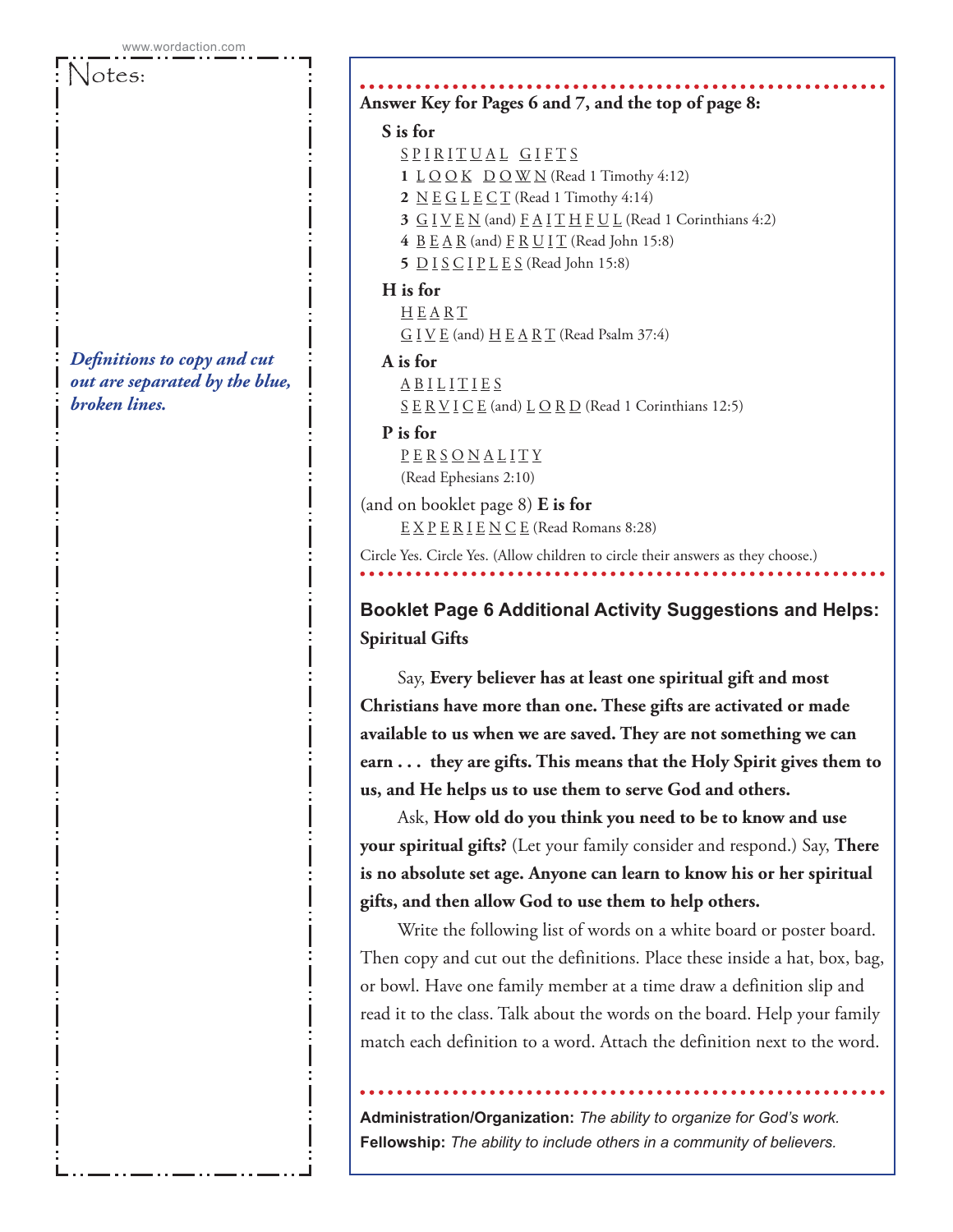*Definitions to copy and cut out are separated by the blue, broken lines.*

Notes: **Shepherding/Guidance:** *The ability to recognize and affirm the skills, talents, and spiritual gifts in other believers.* **Evangelism:** *The ability and strong desire to share the good news of Jesus Christ with others.* **Discernment:** *The ability to tell the difference between what is right and wrong in God's sight, and to do right with His help.* **Giving/Stewardship:** *The ability to joyfully share the resources of time, talents, and money that God gives.* **Hospitality:** *The ability to extend basic care and friendship to others (especially outside your circle of friends in order that they may know God).* **Knowledge:** *The ability to understand the truth found in God's Word, and explain this truth so that others can understand.* **Leadership:** *The ability to challenge and inspire others to follow you in order that they will be their very best for God.* **Mercy/Compassion:** *The ability to feel deeply the pain of others and care for their hurts.* **Helps/Service:** *The ability and great desire to provide concrete help for others by doing something.* **Teaching:** *The ability to inspire other people to learn to know God through the things that you do.* —The ability to organize for God's work. —The ability to include others in a community of believers. —The ability to recognize and affirm the skills, talents, and spiritual gifts in other believers. —The ability and strong desire to share the good news of Jesus Christ with others. —The ability to tell the difference between what is right and wrong in God's sight, and to do right with His help. —The ability to joyfully share the resources of time, talents, and money that God gives.

> —The ability to extend basic care and friendship to others (especially outside your circle of friends in order that they may know God).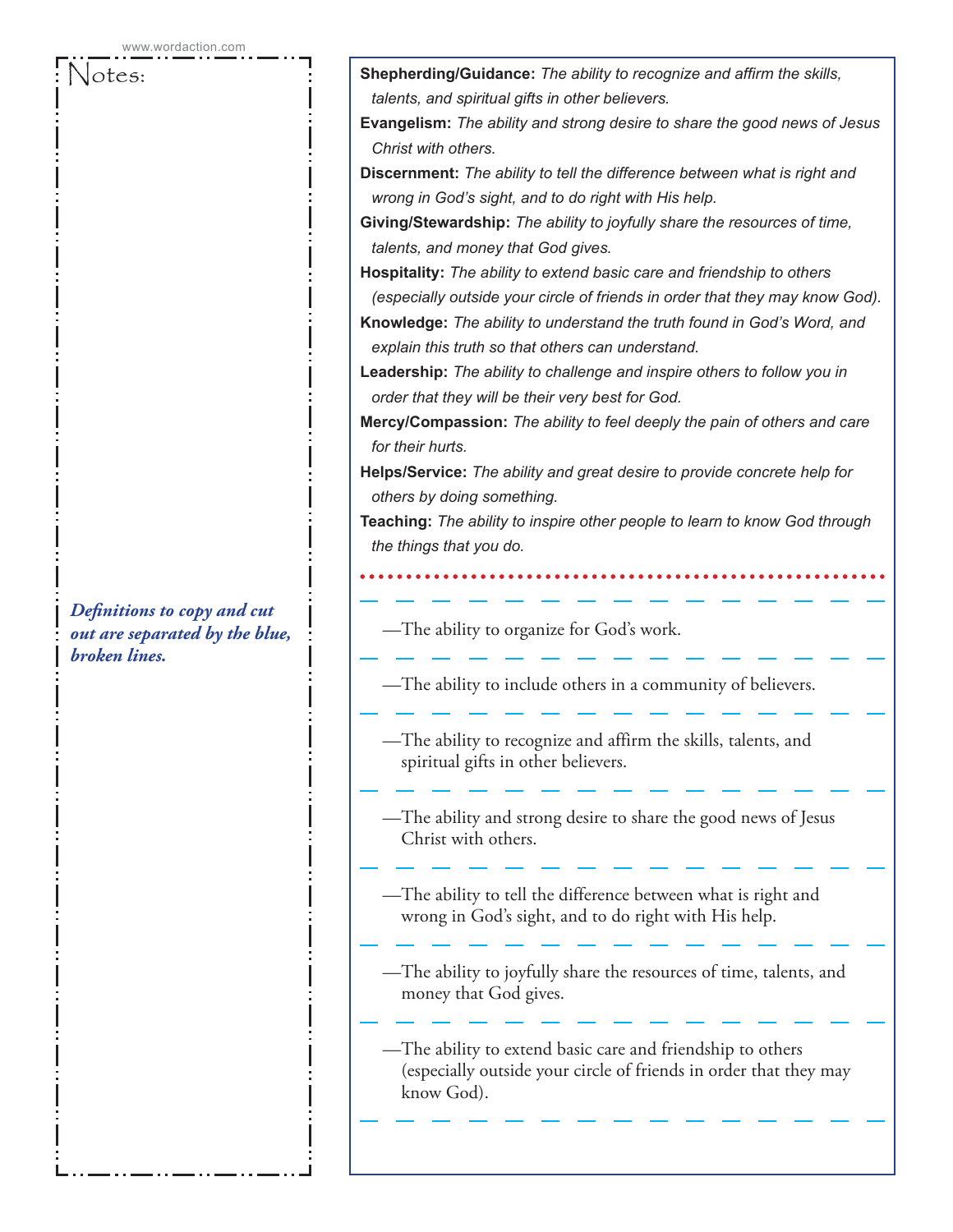- Notes:  $\begin{array}{c|c} \text{ } & \text{ } & \text{ } \end{array}$  —The ability to understand the truth found in God's Word, and explain this truth so that others can understand.
	- —The ability to challenge and inspire others to follow you in order that they will be their very best for God.

—The ability to feel deeply the pain of others and care for their hurts.

- —The ability and great desire to provide concrete help for others by doing something.
- —The ability to inspire other people to learn to know God through the things that you do.

Photocopy the Spiritual Gifts Quick Quiz found at the end of this leader's guide. Distribute to each family member along with a pen or pencil. Have everyone go through and mark a check beside each statement that describes them best.

### Say, **Read each statement carefully. Put a checkmark** ✓ **beside each statement that makes you say, "That sounds just like me!"**

Read each statement aloud. Repeat one time. Give your family time to mark the box. Re-read as needed or requested. You will want to take enough time for everyone in the family to understand what they are doing.

When the quick quiz is completed, say, **Now look at each set of four questions. If a set of questions only has one or no checkmarks, place an X through that set. If a set of questions has two checkmarks, put one star next to that set. If a set of questions has three or four checkmarks, circle that set and put a star next to it.**

Say, **The spiritual gift that has two, three, or four questions with checkmarks could be an area where God wants you to serve Him and others. I want you to pray this week. Ask God to help you choose one area of service from what you have learned about spiritual gifts. I will help you, then we can do the service project together.**

Give one example of service that can be done for each spiritual gift. Allow each family member to share their spiritual gifts with two, three, or four checkmarks, and to ask any questions. Tell about one of your spiritual gifts and how God uses that gift to help you to serve Him and others.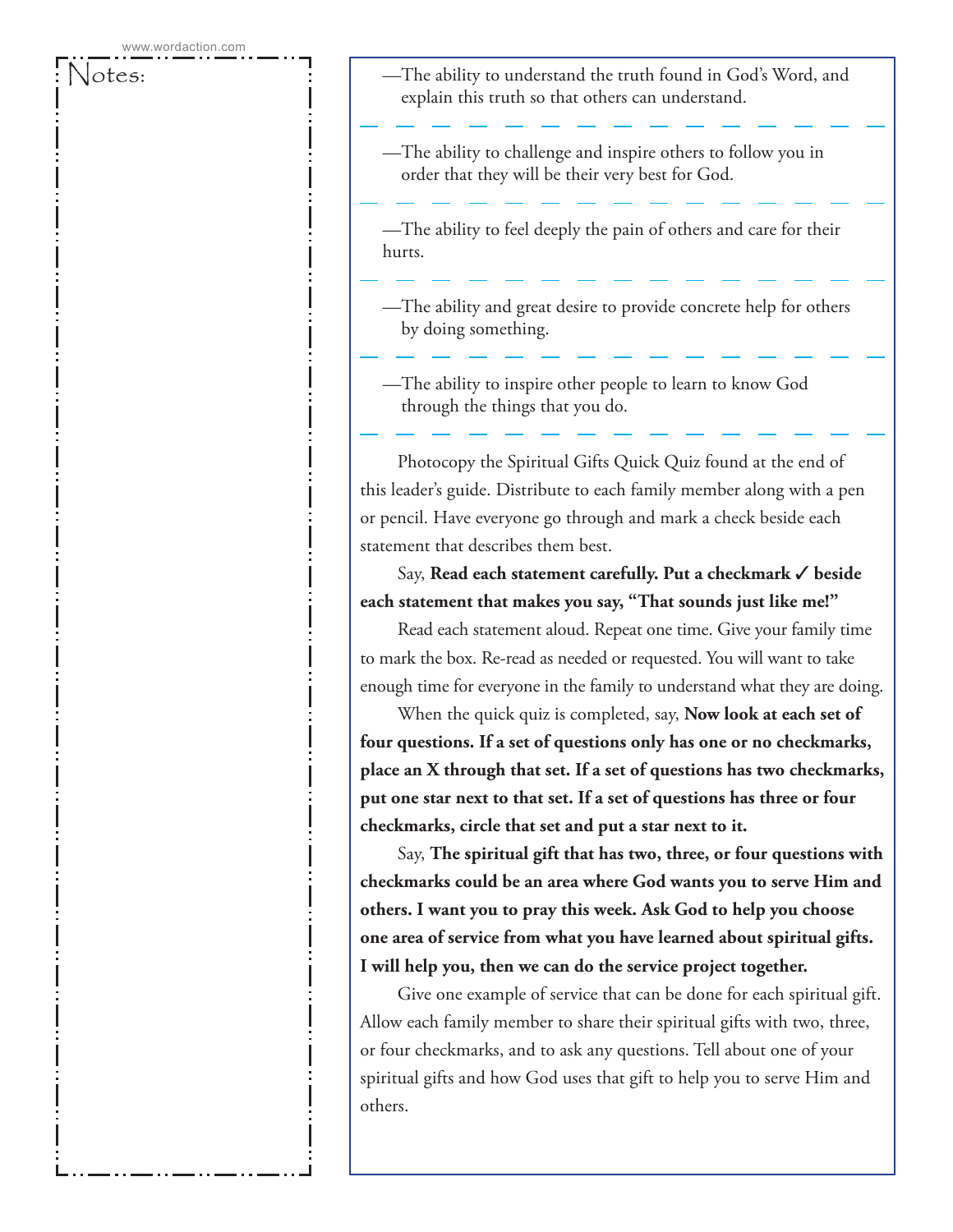#### Notes: **Administration/Organization:**

 Help your teacher make a class list of members and visitors. Organize a postcard, address list, and stamp box to use for contacting the people on the list.

### **Fellowship:**

Volunteer to learn about and be a greeter at church.

#### **Shepherding/Guidance:**

 Help someone you know with a project, assignment, or learn more about the church.

#### **Evangelism:**

 Learn the ABC's of Salvation. Practice sharing them with a friend or family member.

### **Discernment:**

 Make a list of an area where you know God wants you to obey, but maybe you struggle. Pray, asking for God's help. Ask a trusted parent or other family member to pray with you on this issue.

### **Giving/Stewardship:**

 Research to find a special service project that you can be involved with—then take part in this service project as a family.

### **Hospitality:**

 Make a special snack for your next Sunday School class session (with your teacher's permission). Deliver it for the class to enjoy together.

#### **Knowledge:**

 Choose a new Bible passage. Read this passage, and then work on memorizing it. Talk about its' meaning with a trusted grownup such as your pastor.

### **Leadership:**

 Be a true leader—try to befriend someone at school or church that is somewhat of an outsider or not accepted by others.

#### **Mercy/Compassion:**

 Start an E-mail or text message prayer chain with your friends. Choose one prayer request each week and share it with this group. Pray together for each prayer request that is sent and read.

#### **Helps/Service:**

 Plan and do a service project with your Sunday School class or a group of friends such as collecting food for a homeless shelter, or cleaning the home of a shut-in. This can also be done as a family service project.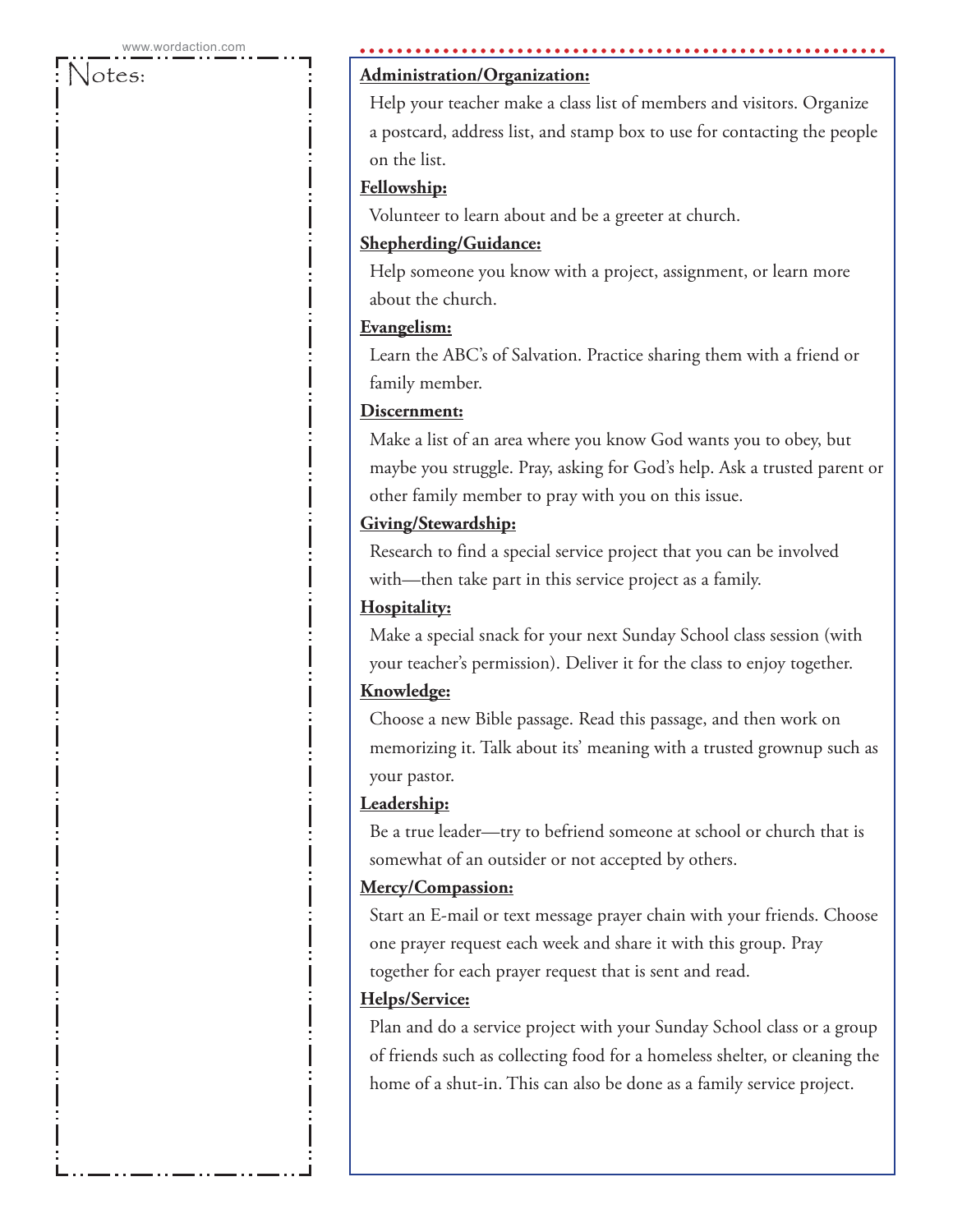### Notes: : : : : <u>Teaching:</u>

 Ask your Sunday School teacher and the teacher of a younger class (such as kindergartners) to help you plan and teach one Sunday School lesson activity for that younger class.

Conclude this section on spiritual gifts with a prayer for your family. Pray that God will help your family begin to understand and use (or continue to use) the spiritual gifts given to them by the Holy Spirit.

This was a heavy area. It may be a good time to take a family break. Serve refreshments, play a game, and allow relaxation. Then come back together to continue discussing the remaining letters of S.H.A.P.E.  $(H-A-P- and E)$ .

#### **Heart**

Refer to the booklet and share the answers listed for heart. Read the verse from Colossians 3:23, "Whatever you do, work at it with all your heart, as working for the Lord, not for men." You may want to print this verse on the white board or a poster board.

Draw a heart around the words of the verse if printed. Say, **The Bible uses the word "heart" to represent your motivations and desires.** 

Share these two definitions with your family:

**Motivation:** A motivating force, stimulus, or influence. Incentive or drive. In other words what drives you or makes you do what you do. Ask yourself, **"Does my heart or motivation for doing [fill in the blank] come from God? Is it because I want to obey, serve, and please God?" If you can answer "yes" then you have the right heart or motivation for doing something. When you are choosing a spiritual gift, use this question to confirm that you are on the path that God wants you to be on.** 

**Desire:** To long or hope for with a strong intention or aim to act. In other words what is something that you really, really feel that you have to do? Ask yourself, **"Do I truly desire to do this. Is it a need that I have to be my very best as I obey, serve, and please God?" If you can answer "yes" then you are on the right path, but keep checking in with God to make sure that the desires of your heart stay pure and centered on Him, not on yourself.**

Read Psalm 37:4, "Delight yourselves in the LORD and he will give you the desires of your heart."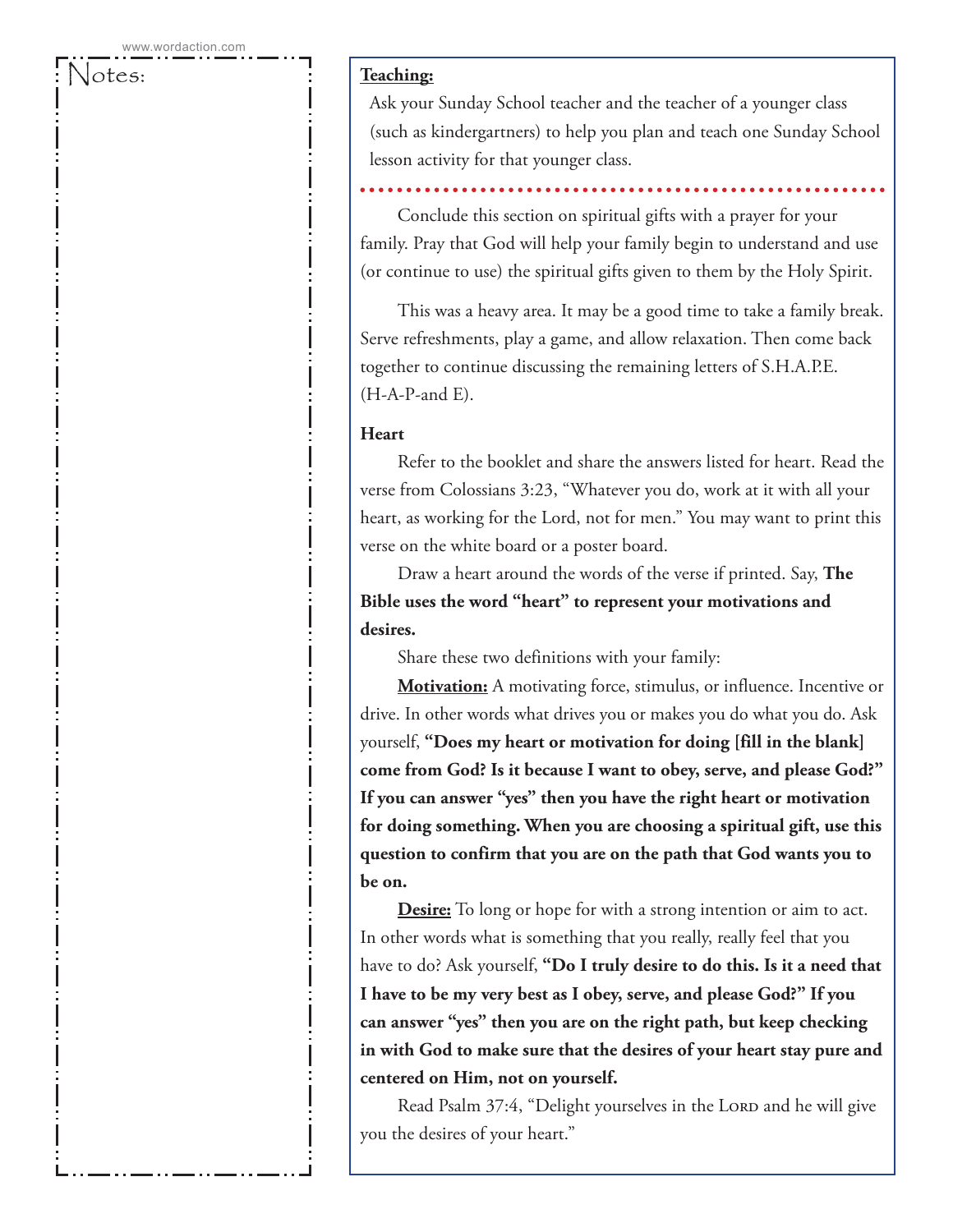

Notes: Say, **God wants what is the best for you. You can trust Him in this. That means the spiritual gifts that He gives are going to fulfill your "heart" or motivations and desires. You are going to enjoy serving Him and others in the ways that He has planned for you!**

> **\*Optional Activity:** Give each family member a ½ sheet of poster board. Instruct them to draw a large outline of a heart on the poster board. Have them print the verse from Colossians 3:23 along the top of the poster board. Challenge them to place it somewhere in their room. Say, **When you choose to do something to serve God, first pray about it. Ask God to help you know this fulfills the motivations and desires of the heart that He has given to you for service. When you know that it is something God wants you to do for Him . . . then write it inside the center of the heart, and go for it!**

# **Booklet Page 7 Additional Activity Suggestions and Helps: Abilities**

Refer to booklet page 7. Ask a volunteer to read 1 Corinthians 12:5, "There are different kinds of service, but the same Lord."

Do this activity as a family.

Say, **There are a list of abilities on page 7 of your booklet. Can someone tell me what an ability is?** (Something that a person is naturally able to do well.) **I want you to think about something you do well. Are you able to draw? Are you good at sports? What about video games? Can you out play anyone on Wii? What about writing? Do you love telling stories? Do you enjoy cooking? Can you bake really tasty cookies?**

**Now look at each person here. Do you know something each one can do well? Let's take a few minutes to tell one another what we recognize about each other that we can do really well.**

Make sure that every family member has something shared about his or her abilities. Share the abilities that you have observed in the members of your family, especially your child.

Then, have your family find separate quiet places in the home to sit alone. Say, **I want you to pray quietly and ask God to help you recognize the abilities that He has given to you. Then circle the abilities that you see in yourself on page 7 of your booklet. If an ability that you know you have is not listed, that is OK. Write it somewhere on the booklet page.**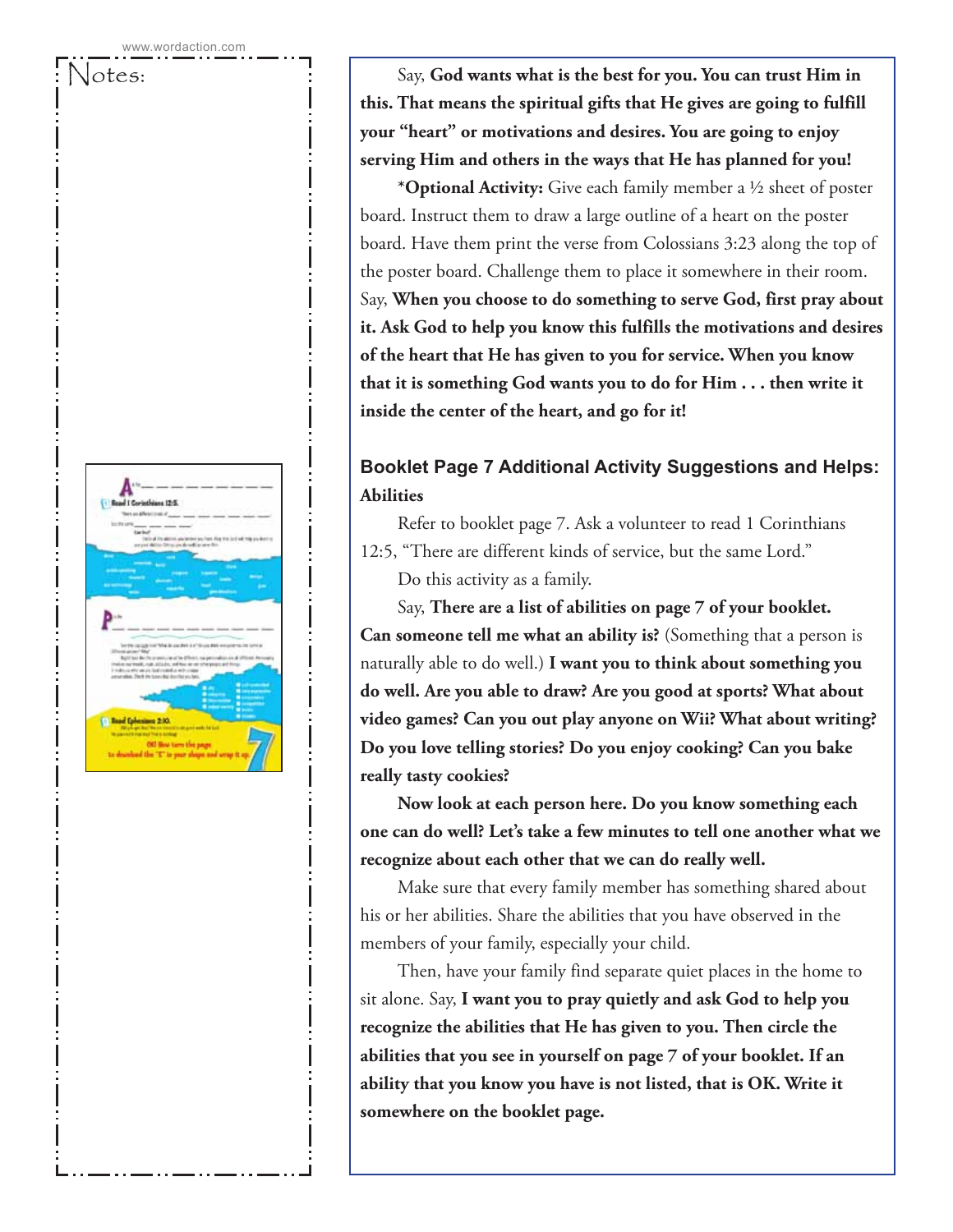Notes: This week I have a challenge for you. Consider your spiritual gifts, your heart's motivations and desires, and your abilities. Ask God to help you discover a way to serve Him using these things.

#### **Personality**

Say, **Find a place that you can stand and not touch another family member. Now I want you to use your body to create a letter "P."** (Give a few minutes for children to get into position.) Say, **Look around. There are some interesting letters showing us the shape of the letter "P." Some are similar. Some are quite different.**

Have everyone sit. Say, **P is for personality.** Look at the squiggly line on booklet page 7. Ask, **What do you think this line represents? You have different ideas about this, just as you have different personalities.**

Share this definition with the family:

**Personality:** The God-given traits and emotional characteristics that help to make you the person that you are.

Ask, **What is your personality? Think about the things that best describe you.**

Give time to look at the list on booklet page 7. Place a checkmark in the box (or boxes) that best describe each family member. If there are traits or characteristics that are not listed, encourage each person to share those traits.

Read Ephesians 2:10, "For we are God's workmanship, created in Christ Jesus to do good works, which God prepared in advance for us to do."

Say, **God created each of us. When we are saved, He gives us spiritual gifts to enrich His Church. He has given us each a heart for serving Him in a way that will fit what we want to do. He gives us abilities for service. He has given us each a unique personality. Nobody can serve God like you can! God planned it that way! That is awesome!**

**\*Optional activity:** Have your family find a way to praise God. This can be physical—such as jumping up or pumping a fist in the air, verbal—such as shouting "Go, God!" Or, it can be silent—such as bowing and offering a one sentence thanksgiving prayer to God.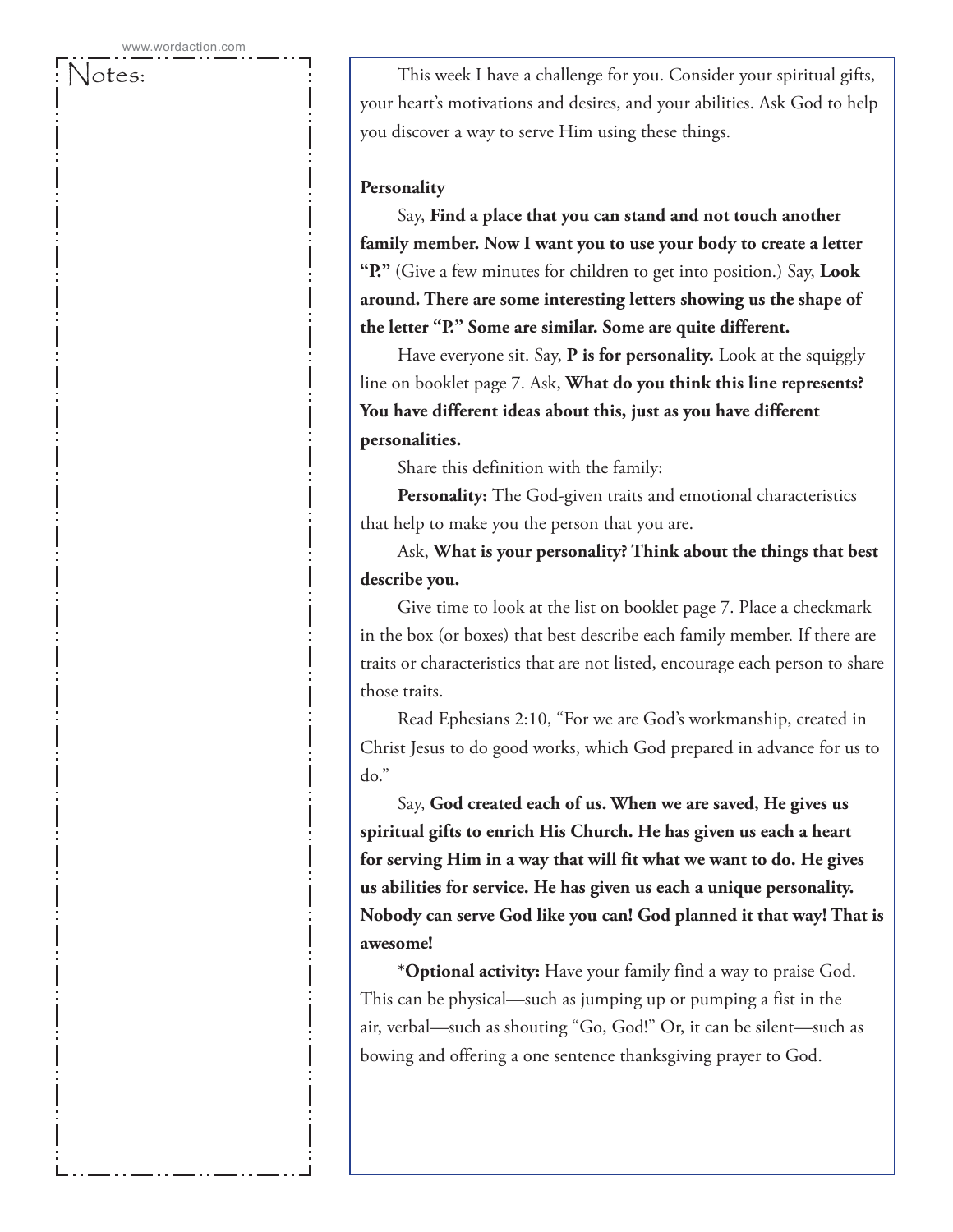

### **Booklet Page 8 Additional Activity Suggestions and Helps:**

Refer to the top of booklet page 8. Ask, **What word did you find?** (Experience)

Read Romans 8:28 and do the motions. You may want to practice the motions first. It is OK to laugh together as you do these as a family.

"We know that in all things God works for the good of those who love him, who have been called according to his purpose" (Romans 8:28).

### **Verse Motions:**

We (Cross arms on chest, and then spread arms outward) know (Tap forehead with pointer finger) that in all things (Move hands, flattened with palms down, in a varied pattern in front of body) God (Point up) works for the good (Hug self) of those who love (Cross arms over chest) him, (Point up) who have been called (Cup ear) according to his purpose" (Pump fist in air as if in victory).

Have each family member share what this verse means. Answer the questions at the top of booklet page 8.

 Pray with your family that God will use the situations in your lives to serve Him and help others.

Invite each family member to share about what has been learned in one of the areas of S.H.A.P.E. Your child can return to the body outline drawing to label what has been learned about S.H.A.P.E.

Get and review a list of ministries available in your local church. Choose one to do together as a family. Make plans to participate, contacting the leader of the ministry.

As time permits review the five elements of S.H.A.P.E. (see booklet page 8) and encourage your child to add details to their booklet and/ or body outline art. Encourage words like unique, created by God, and Serve Jesus.

Have fun doing this study as a family!

All Scripture quotations, unless otherwise indicated, are taken from the Holy Bible, New International Version® (NIV®). Copyright © 1973, 1978, 1984 by International Bible Society. Used by permission of Zondervan Publishing House. All rights reserved.

Scripture marked NLT is from the Holy Bible, New Living Translation (NLT), copyright © 1996. Used by permission of Tyndale House Publishers, Inc., Wheaton, IL 60189. All rights reserved.

The terminology and concept of S.H.A.P.E. is used by permission of Rick Warren, Saddleback Church.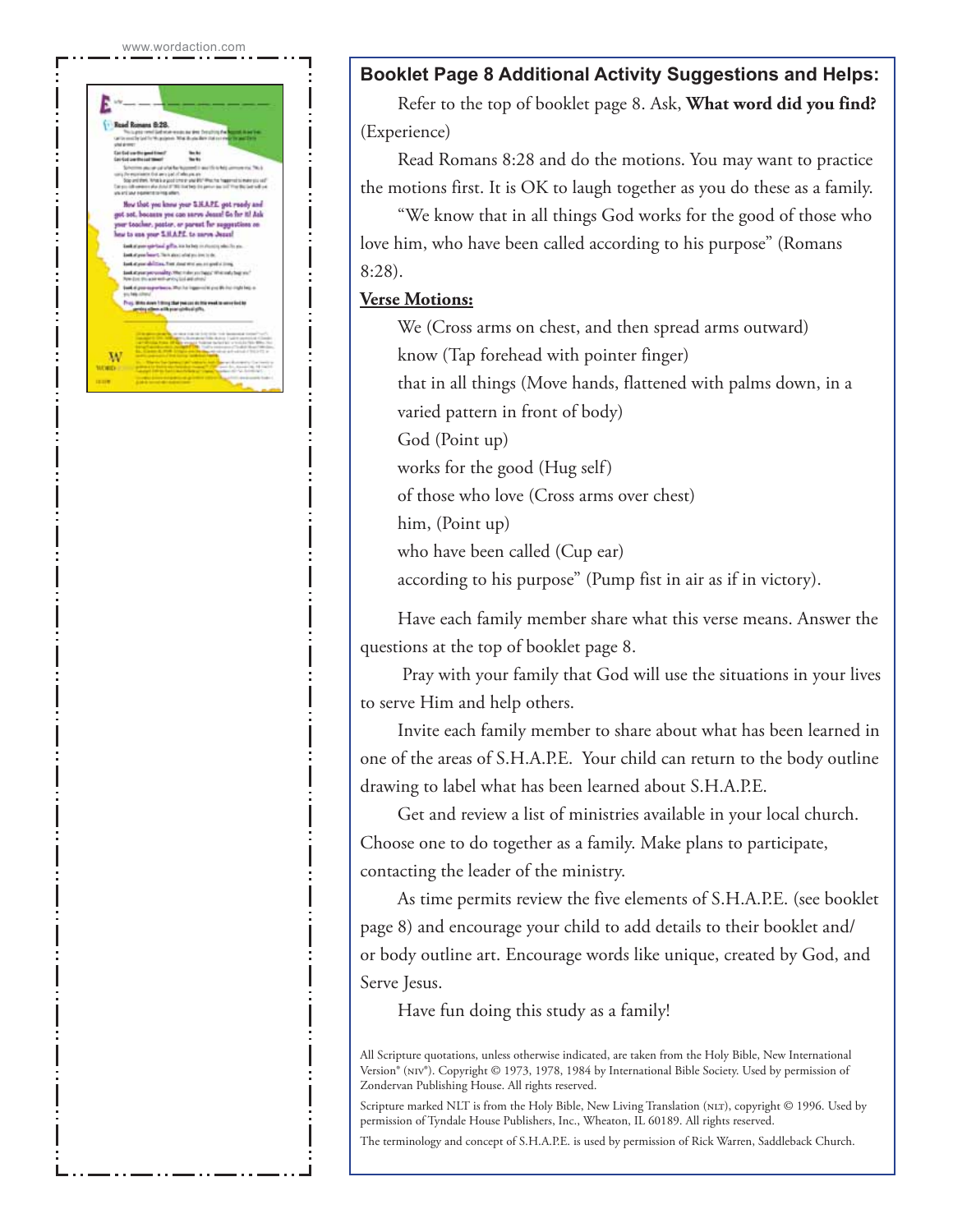# **Spiritual Gifts Quick Quiz**

◆ Read each statement. Checkmark the statements that best describe you.

- **1.** If you have just 1√ in a spiritual gift category, then this is probably not something that best fits you.
- **2.** If you have 2√ in a spiritual gift category, then this may be something you should check out to see if it fits you.
- **3.** If you have 3 or 4 ✔ in a spiritual gift category, then this is most likely a spiritual gift for you. Talk to a trusted grown-up to help you pray for God's guidance in using this spiritual gift.

# **Administration/Organization**

- ❏ I like to make lists and organize things for myself and others
- ❏ I am good at setting and meeting goals
- ❏ I enjoy planning a job and seeing it completed
- ❏ I can be counted on to get things done

# **Fellowship**

- ❏ I welcome others wherever I am
- ❏ I motivate others to get involved as a part of the Church
- ❏ I like to be around others, it gives me energy, I especially enjoy worshiping God with other people
- ❏ I introduce people to one another, encouraging strong friendships in the Lord

# **Shepherding/Guidance**

- ❏ I can sense how God wants to use another person and let that person know
- ❏ I challenge my friends to give their very best to Jesus
- ❏ I am bold and encourage others to serve Jesus
- ❏ I recognize how God can use different people to advance His kingdom

# **Evangelism**

- ❏ I have a strong desire for everyone to know and love Jesus as Savior
- ❏ I enjoy telling other people about Jesus
- ❏ I am able to share my faith with courage wherever I am
- ❏ I eagerly share my salvation story with others

# **Discernment**

- ❏ I truly want to obey God with the choices that I make
- ❏ I pray, regularly asking God to help me make right choices
- ❏ I enjoy reading my Bible to help me know what God wants for me
- ❏ I recognize, with God's help, the difference between right and wrong

# **Giving/Stewardship**

- ❏ I care about those in need and try to find ways to help
- ❏ I cheerfully give to God and others what I have
- ❏ I think it is important to give to God
- ❏ I am known for my generosity in giving of my time, my abilities, and my money for the Church